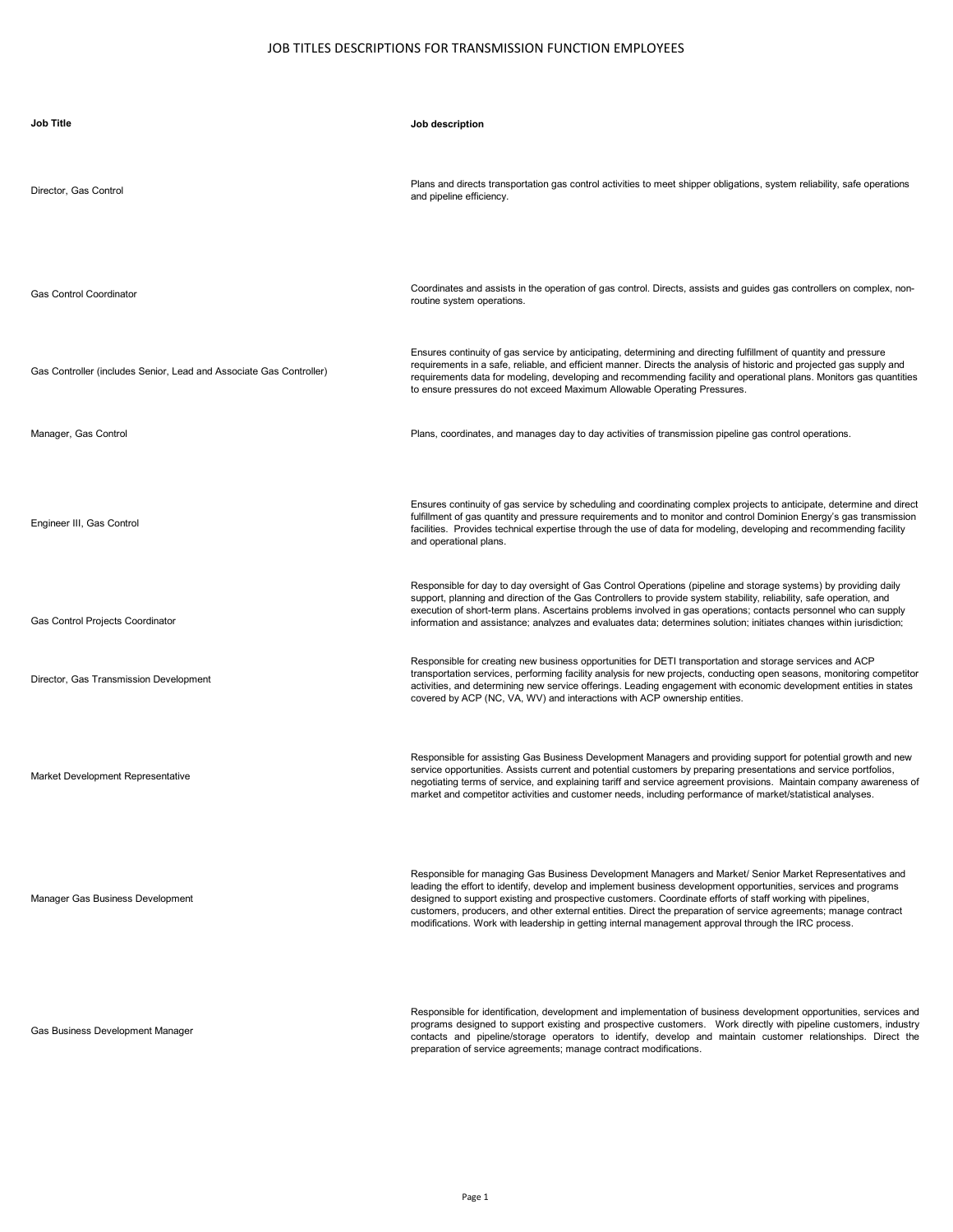| <b>Job Title</b>                                           | Job description                                                                                                                                                                                                                                                                                                                                                                                                                                                                                                                                                                                                |
|------------------------------------------------------------|----------------------------------------------------------------------------------------------------------------------------------------------------------------------------------------------------------------------------------------------------------------------------------------------------------------------------------------------------------------------------------------------------------------------------------------------------------------------------------------------------------------------------------------------------------------------------------------------------------------|
| Senior Market Development Representative                   | Identifies and researches potential market share expansions and new service opportunities. Negotiates terms of<br>service with principle parties. Maintains awareness of competitor activities and customer needs. Conducts and<br>analyzes market surveys. Explains tariff and service agreement provisions. Supports market and service projects<br>(e.g., conducts presentations, customizes service portfolios, etc.) Performs statistical analyses (e.g., trends in<br>demand; sales, service and throughput comparisons; etc.).                                                                          |
| Director, System Gas Planning                              | Responsible for directing the design of system facilities, developing new services, modeling system operations,<br>evaluate performance of existing and planned assets, and evaluate firm contract changes.                                                                                                                                                                                                                                                                                                                                                                                                    |
| Manager, Gas System Planning                               | Responsible for managing the design of system facilities and developing new services using hydraulic modeling to<br>simulate system operations and evaluate performance of existing and planned assets.                                                                                                                                                                                                                                                                                                                                                                                                        |
| Engineer 1 (System Gas Planning)                           | Maintain hydraulic flow models to reflect firm transportation contracts and system changes. Models new firm demand<br>opportunities. Develop operating plans to optimize facilities and support operations with issues that may occur on<br>system.                                                                                                                                                                                                                                                                                                                                                            |
| Engineer II (System Gas Planning)                          | Maintain the hydraulic flow model to reflect firm transportation contracts and system changes. Models new firm<br>demand opportunities. Develop operating plans to optimize facilities and support operations with issues that may<br>occur on system. Works independently and provides alternatives.                                                                                                                                                                                                                                                                                                          |
| Engineer III (System Gas Planning)                         | Maintain the hydraulic flow model to reflect firm transportation contracts and system changes. Models new firm<br>demand opportunities. Develop operating plans to optimize facilities and support operations with issues that may<br>occur on system. Works independently and provides alternatives. Serve as technical expert to other engineers.                                                                                                                                                                                                                                                            |
| Engineering Technical Specialist III (System Gas Planning) | Maintain the hydraulic flow model to reflect firm transportation contracts and system changes. Models new firm<br>demand opportunities. Develop operating plans to optimize facilities and support operations with issues that may<br>occur on system. Works independently and provides alternatives.                                                                                                                                                                                                                                                                                                          |
| Director, Customer Service and Business Development        | Provides overall strategic direction and leadership for the commercial operations of DECG. Develops profitable<br>strategic business opportunities for DECG's operations as an open access interstate pipeline, including pipeline<br>expansions, new services and/or recommend new rate designs. Develops and implements strategy to manage<br>relationships with existing and prospective customers, industry contacts, economic development officials, state and<br>federal agencies. Provides direction and oversight to transportation scheduling, gas measurement group, billing and<br>system modeling. |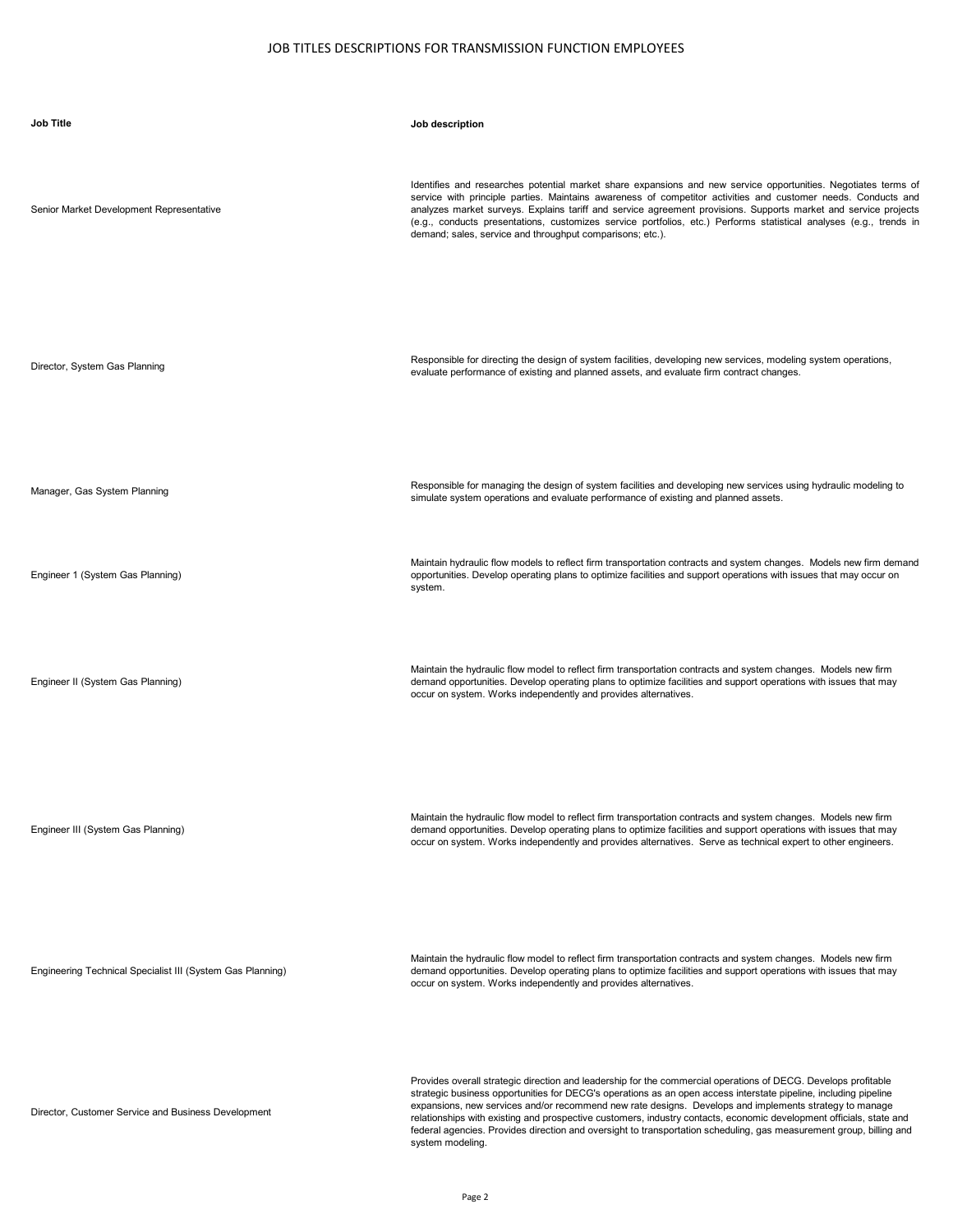| <b>Job Title</b>                                                               | Job description                                                                                                                                                                                                                                                                                                                                                                                                                                                                                                                                                                                                                                                                                                                                                                                                 |
|--------------------------------------------------------------------------------|-----------------------------------------------------------------------------------------------------------------------------------------------------------------------------------------------------------------------------------------------------------------------------------------------------------------------------------------------------------------------------------------------------------------------------------------------------------------------------------------------------------------------------------------------------------------------------------------------------------------------------------------------------------------------------------------------------------------------------------------------------------------------------------------------------------------|
|                                                                                | Provides analytical support for interstate pipeline Customer Service and Business Development. Reviews, analyzes,<br>and tracks customer contracts for accuracy and completion to ensure tariff compliance and adequate internal<br>controls. Provides accurate contractual information to various internal departments for billing and Sarbanes-Oxley Act<br>controls. Responds to customer needs and requests.                                                                                                                                                                                                                                                                                                                                                                                                |
| <b>Business Process Analyst</b>                                                |                                                                                                                                                                                                                                                                                                                                                                                                                                                                                                                                                                                                                                                                                                                                                                                                                 |
| <b>Manager Gas Transportation Services</b>                                     | Provides oversight and direction to ensure that gas transportation, storage, title tracking and balancing services are<br>provided to customers in accordance with contractual, tariff and regulatory obligations.                                                                                                                                                                                                                                                                                                                                                                                                                                                                                                                                                                                              |
| Manager Marketing and Business Development                                     | Manages the marketing and sales activities of DEQP and its subsidiaries. Primary responsibilities in this position<br>include generation of revenues through the selling of transportation and storage capacity on existing and expanded<br>facilities. Manages the marketing and sales force. Oversees the sales account management. Measures the results of<br>sales force efforts and evaluates potential new strategies.                                                                                                                                                                                                                                                                                                                                                                                    |
| Customer Transportation Representative I, II, III                              | Performs activities to reconcile, review and monitor the activities required to ensure the company's obligation to<br>transport natural gas in the pipeline is performed in an efficient, accurate and timely manner. Processes nominations<br>through confirmation and scheduling. Reconciles imbalances and pooling points. Works with customers to explain<br>company policies, practices, tariff provisions and transportation procedures. Assists in customer problem resolution,<br>maintains documentation of gas transportation activity and prepares reports as required.                                                                                                                                                                                                                              |
| <b>Customer Transportation Consultant</b>                                      | Performs activities to reconcile, review and monitor the activities required to ensure the company's obligation to<br>transport natural gas in the pipeline is performed in an efficient, accurate and timely manner. Handles complex<br>transactions including the processing of nominations through confirmation and scheduling. Reconciles imbalances<br>and pooling points. Provides information in a timely manner to allow for any necessary reconciliation. Manages and<br>provides volumetric information.                                                                                                                                                                                                                                                                                              |
| Contract Administrator (includes Associate and Senior Contract administrators) | Coordinates with parties to prepare complex agreements including pipeline service agreements. Interacts with<br>pipeline customers concerning contract provisions and contract status. Maintains contract databases and complies<br>information for project planning, forecasting and other analyses. Prepares and disseminates reports and information<br>associates with supply, capacity and other contracts. Provides leadership and technical training to contract<br>administration staff. Posts external shipper notices to EBB.                                                                                                                                                                                                                                                                         |
| Interstate Marketing Manager                                                   | Responsible for managing interstate pipeline transportation and storage marketing activities within assigned region.                                                                                                                                                                                                                                                                                                                                                                                                                                                                                                                                                                                                                                                                                            |
| Director, Marketing and Business Development                                   | Responsible for all business development, marketing and analytical services activities of Dominion Energy Questar<br>Pipeline Services, Inc. (DEQPS). Directs the operations necessary to identify, analyze, design and negotiate new<br>projects in existing and new service areas that expand interstate pipeline systems and storage, connect new supply<br>sources. Directs the marketing and sales activities of DEQPS including generation of revenues through the selling of<br>transportation and storage capacity on existing and expanded facilities. Directs the Analytical and Measurement<br>business unit and is responsible for achieving growth and profitability targets. Directs contracting activities of DEQPS<br>and insures that regulatory compliance is met in the contracting process. |
| Director, Area Transmission and Gas Control                                    | Responsible for all business development, marketing and analytical services activities of Dominion Energy Questar<br>Pipeline Services, Inc. (DEQPS). Directs the operations necessary to identify, analyze, design and negotiate new<br>projects in existing and new service areas that expand interstate pipeline systems and storage, connect new supply<br>sources. Directs the marketing and sales activities of DEQPS including generation of revenues through the selling of<br>transportation and storage capacity on existing and expanded facilities. Directs the Analytical and Measurement<br>business unit and is responsible for achieving growth and profitability targets. Directs contracting activities of DEQPS<br>and insures that regulatory compliance is met in the contracting process. |
| Supervisor Gas Transmission Operations                                         | Supervises employees and contractors engaged in the operation and maintenance of natural gas handling facilities<br>and related equipment. Ensures the safe, reliable and efficient operation of natural gas transmission and storage<br>facilities and equipment. Monitors and inspects job sites, facilities and databases to ensure company procedures are<br>followed and that compliance is maintained relative to all applicable local, state and federal regulatory requirements.                                                                                                                                                                                                                                                                                                                        |

Page 3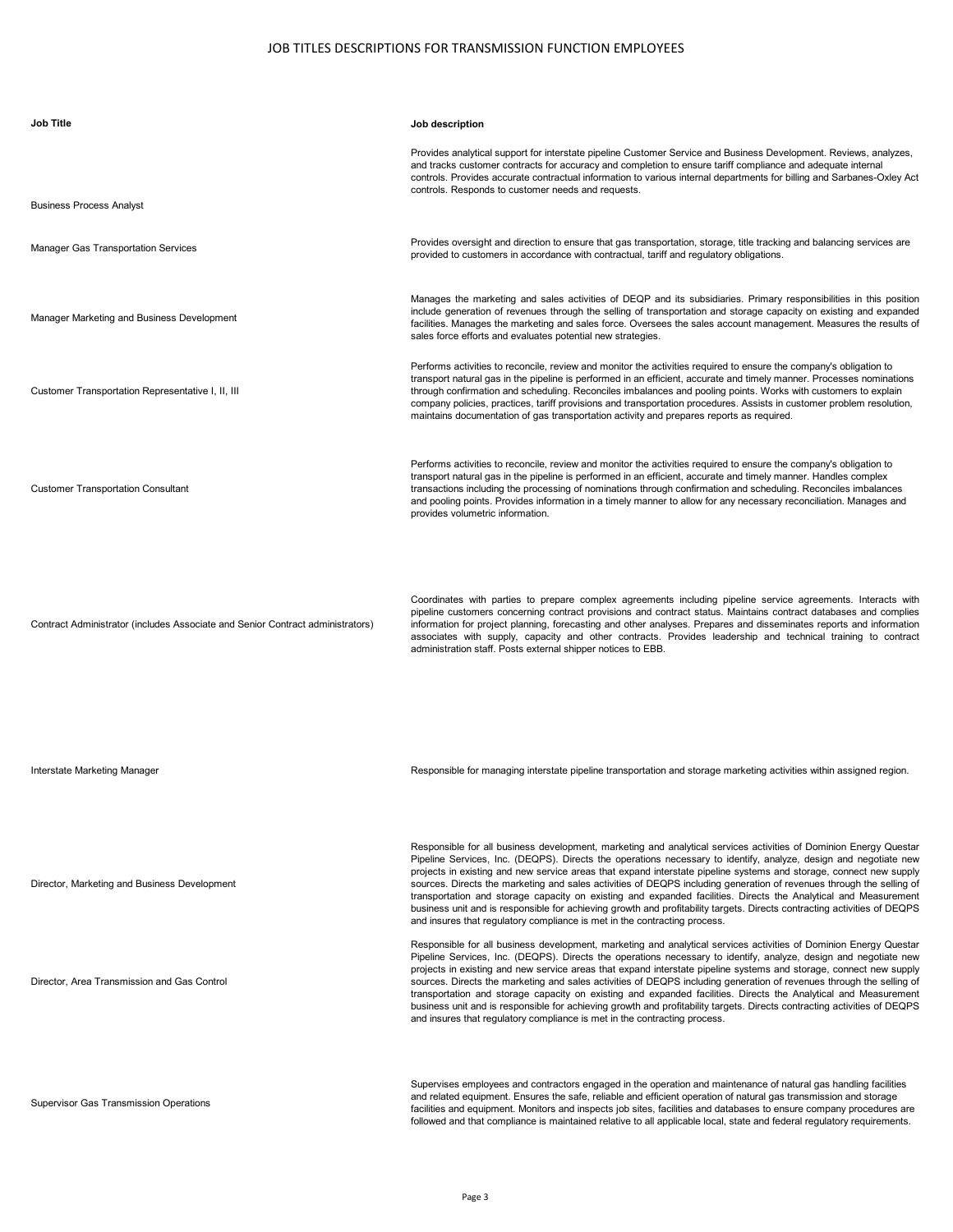| <b>Job Title</b>                                                | Job description                                                                                                                                                                                                                                                                                                                                                                                                                                                                                                                                                                                                                                                                     |
|-----------------------------------------------------------------|-------------------------------------------------------------------------------------------------------------------------------------------------------------------------------------------------------------------------------------------------------------------------------------------------------------------------------------------------------------------------------------------------------------------------------------------------------------------------------------------------------------------------------------------------------------------------------------------------------------------------------------------------------------------------------------|
| Manager Gas Transmission Operations Support                     | Manages employees, contractors, and resources for a proactive planning and scheduling process to effectively utilize<br>fuel for DEQ facilities. Provides strategy and direction for changes to business processes, standards, and structure<br>that improve operations or create enhanced opportunities for the Company.                                                                                                                                                                                                                                                                                                                                                           |
| Manager Gas Transmission Operations                             | Manages employees and contractors engaged in the operation and maintenance of natural gas handling facilities and<br>related equipment at major work locations. Ensures the safe, reliable and efficient operation of natural gas<br>transmission and storage facilities and equipment. Monitors and inspects job sites, facilities and databases to ensure<br>company procedures are followed and that compliance is maintained relative to all applicable local, state and federal<br>regulatory requirements. Coordinates maintenance and outage schedules with field operations and other involved<br>departments. Develops and monitors budgets for operating area.            |
| Director Area Transmission Operations                           | Position is responsible for the management of staff and resources for the operation and maintenance of the gas<br>pipeline system including: protection and maintenance of right of way; the installation, repair and maintenance of<br>pipelines and related equipment; the operation and maintenance of compression facilities; operation and maintenance<br>of the measurement and regulation of gas facilities; gas control; communications and first response to pipeline<br>incidents and upsets. Responsible for strategic management of the pipeline's operations.                                                                                                          |
| General Manager-Dominion Energy Carolina Gas Transmission, Inc  | Plans and directs operations of the Dominion Energy Carolina Gas Transmission business unit. Provides leadership<br>and supervision to DECGT operations, maintenance, engineering, construction, measurement, and gas control<br>organizations. Creates, evaluates, and recommends business strategies and processes. Ensures operational safety<br>for personnel and the asset base. Oversees compliance with company, state, federal, and environmental<br>requirements and policies. Ensures reliable operations customer service.                                                                                                                                               |
| VP Pipeline Operations                                          | Provides leadership and overall direction for the management of pipeline operations, integrity management,<br>maintenance, and volume measurement, as well as responsible for volume scheduling and Gas Control functions for<br>the Gas Transmission and Storage Group's interstate pipelines.                                                                                                                                                                                                                                                                                                                                                                                     |
| Director, Interstate Marketing                                  | Oversees interstate marketing activities including developing, promoting and directing marketing programs and<br>service activities for customers.                                                                                                                                                                                                                                                                                                                                                                                                                                                                                                                                  |
| Market Development Representative                               | Responsible for assisting Gas Business Development Managers and providing support for potential growth and new<br>service opportunities. Assists current and potential customers by preparing presentations and service portfolios,<br>negotiating terms of service, and explaining tariff and service agreement provisions. Maintain company awareness of<br>market and competitor activities and customer needs, including performance of market/statistical analyses.                                                                                                                                                                                                            |
| Manager Interstate Marketing                                    | Oversees interstate marketing group responsible for managing interstate pipeline transportation and storage<br>marketing activities. Manages the gas transmission MCS program.                                                                                                                                                                                                                                                                                                                                                                                                                                                                                                      |
| Senior Market Development Representative (Interstate Marketing) | Supports daily parking/loaning services. Develops and maintains proprietary in-house databases and forecasting<br>models. Researches, compiles, filters, analyzes and distributes relevant energy industry information using industry-<br>related publications, databases, outside consultants, and other resources.                                                                                                                                                                                                                                                                                                                                                                |
| Director, Transmission Services                                 | Responsible for planning and directing the functions of technology services and market support staff to support the<br>activities of the gas Transmission Commercial Services Group through Electronic Bulletin Board (EBB) technology,<br>back room administrative support, analytical support regarding market data, advocacy at the North American Energy<br>Standards Board (NAESB), and implementation of new services. Responsible for the coordination of the scheduling<br>of the DETI, Dominion Energy Carolina Gas Transmission, and Dominion Energy Cove Point systems and the<br>monitoring of customers' daily activities to ensure that all Firm obligations are met. |
| Supervisor, Gas Transportation Services                         | Provides oversight and direction to ensure that gas transportation, storage, title tracking and balancing services are<br>provided to customers in accordance with contractual, tariff and regulatory obligations.                                                                                                                                                                                                                                                                                                                                                                                                                                                                  |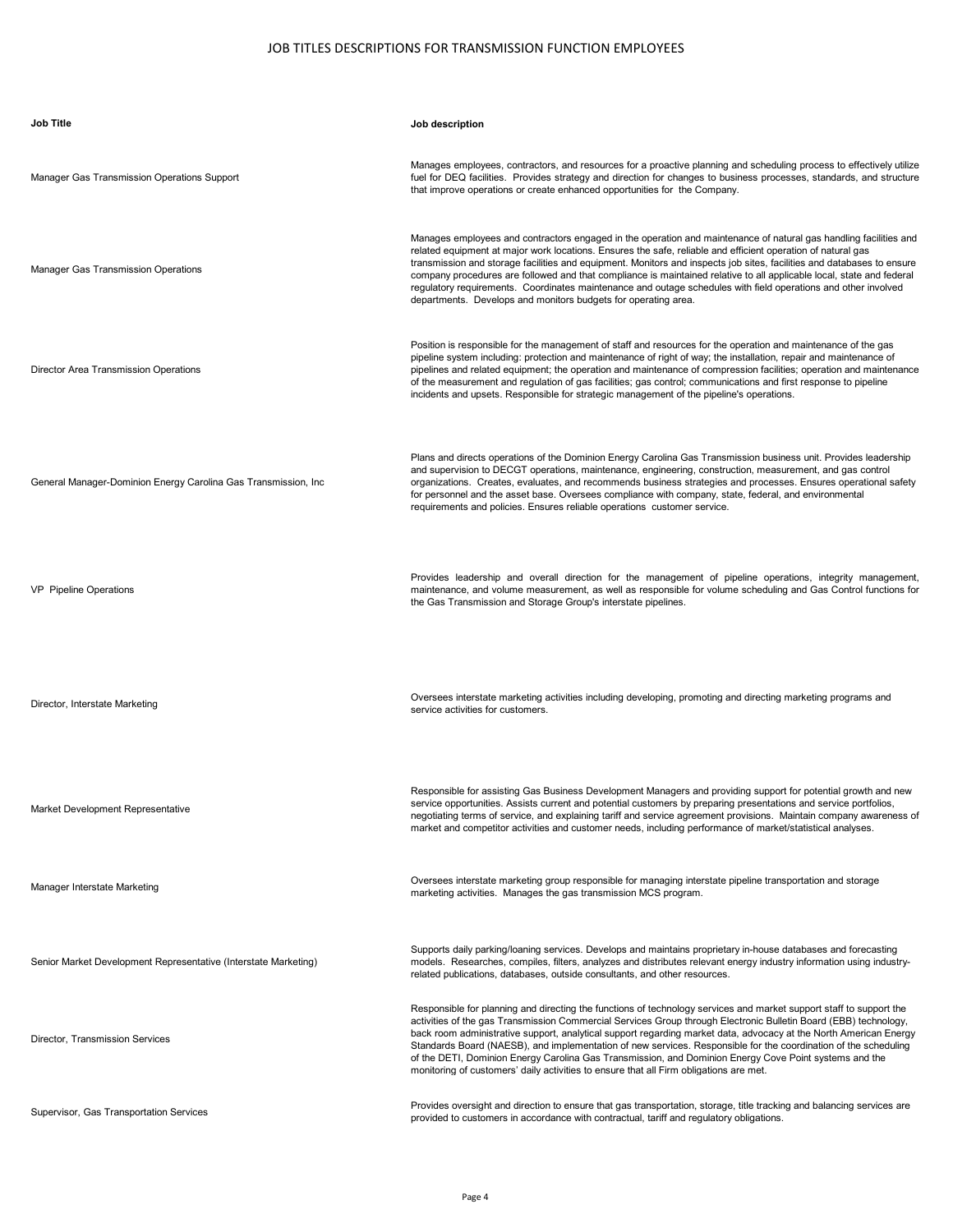| <b>Job Title</b><br>Manager, Business Services and Technology | Job description<br>Responsible for the management of business technology service activities for natural gas transportation and storage<br>contract processing, security and pipeline informational postings. Coordinates and ensures timely and accurate<br>resolution of internal and external customer inquiries, requests and problems. Participates in North American Energy<br>Standards Board meetings, conferences and policy committees. Responsible for coordinating activities between<br>business groups and the Information Technology department as it relates to Dominion Energy's natural gas pipeline<br>computer systems.                                                                                                                                                                                                                                      |
|---------------------------------------------------------------|---------------------------------------------------------------------------------------------------------------------------------------------------------------------------------------------------------------------------------------------------------------------------------------------------------------------------------------------------------------------------------------------------------------------------------------------------------------------------------------------------------------------------------------------------------------------------------------------------------------------------------------------------------------------------------------------------------------------------------------------------------------------------------------------------------------------------------------------------------------------------------|
| Pipeline Commercial Services and Technology Specialist        | Responsible for the business technology service activities for natural gas transportation and storage contract<br>processing, security and pipeline informational postings. Coordinates and ensures timely and accurate resolution of<br>internal and external customer inquiries, requests and problems. Responsible for coordinating activities between<br>business groups and the Information Technology department as it relates to Dominion Energy's natural gas pipeline<br>computer systems.                                                                                                                                                                                                                                                                                                                                                                             |
| Pipeline Commercial Services and Technology Project Manager   | Responsible for the business technology service activities for natural gas transportation and storage contract<br>processing, security and pipeline informational postings. Coordinates and ensures timely and accurate resolution of<br>internal and external customer inquiries, requests and problems. Responsible for coordinating activities between<br>business groups and the Information Technology department as it relates to Dominion Energy's natural gas pipeline<br>computer systems.                                                                                                                                                                                                                                                                                                                                                                             |
| Manager Pipeline Commercial Policy and Compliance             | Responsible for management of compliance-related analysis of existing business practices including creating and<br>maintaining procedures/requirements documentation. Assist in executing testing of compliance standards/measures<br>and process improvements. Ensures compliance processes and procedures are implemented. Monitor, assess and<br>communicate regulatory policy initiatives. Apply standards, such as NAESB, FERC, respective Pipeline Gas Tariffs,<br>SOX, and FERC Standards of Conduct.                                                                                                                                                                                                                                                                                                                                                                    |
| Commercial Gas Policy and Compliance Analyst                  | Responsible for conducting compliance-related analysis of existing business practices including creating and<br>maintaining procedures/requirements documentation. Assist in executing testing of compliance standards/measures<br>and process improvements. Ensures compliance processes and procedures are implemented. Monitor, assess and<br>communicate regulatory policy initiatives. Apply standards, such as NAESB, FERC, respective Pipeline Gas Tariff,<br>SOX, and FERC Standards of Conduct.                                                                                                                                                                                                                                                                                                                                                                        |
| Director, System Optimization and Partnership Services        | Responsible for managing the negotiation, execution and administration of contracts with other pipelines<br>(transportation, joint venture operating agreements, Operational Balancing Agreements and storage partnerships)<br>and supply planning and purchase activities.                                                                                                                                                                                                                                                                                                                                                                                                                                                                                                                                                                                                     |
| Coordinator, System Gas Operations                            | Coordinates, develops, implements and maintains the work related to the monitoring and tracking of system<br>imbalances, Operational Balancing Agreements and Electronic Balancing Agreements. Responsible for EBA<br>management and evaluation of agreement requirements.                                                                                                                                                                                                                                                                                                                                                                                                                                                                                                                                                                                                      |
| Manager, Operating and Partnership Activity                   | Responsible for managing gas operating activities on both DETI and DECP. Negotiation of market area<br>transportation contracts, as well as partnership agreements to facilitate adequate gas supply. Manages daily gas<br>requirements to ensure that the contracted quantities are transported and delivered according to contractua<br>requirements. Evaluates the flow of natural gas through the system to maintain volume and pressure, and to ensure<br>the integrity and reliability of the pipeline system. Collaborates with Gas Transmission management to ensure<br>pipeline reliability. Verifies that nominations and allocations are balanced and manages the tracking and analysis o<br>both customer and physical storage volumes and capacity flows.  Develops strategies and seasonal operating plans<br>to support the optimization of the pipeline system. |
| Engineer II (System Gas Operations)                           | Responsible for analyzing asset utilization, developing operating plans and optimization recommendations. Works on<br>daily operational issues or problems that may occur nearing operations.                                                                                                                                                                                                                                                                                                                                                                                                                                                                                                                                                                                                                                                                                   |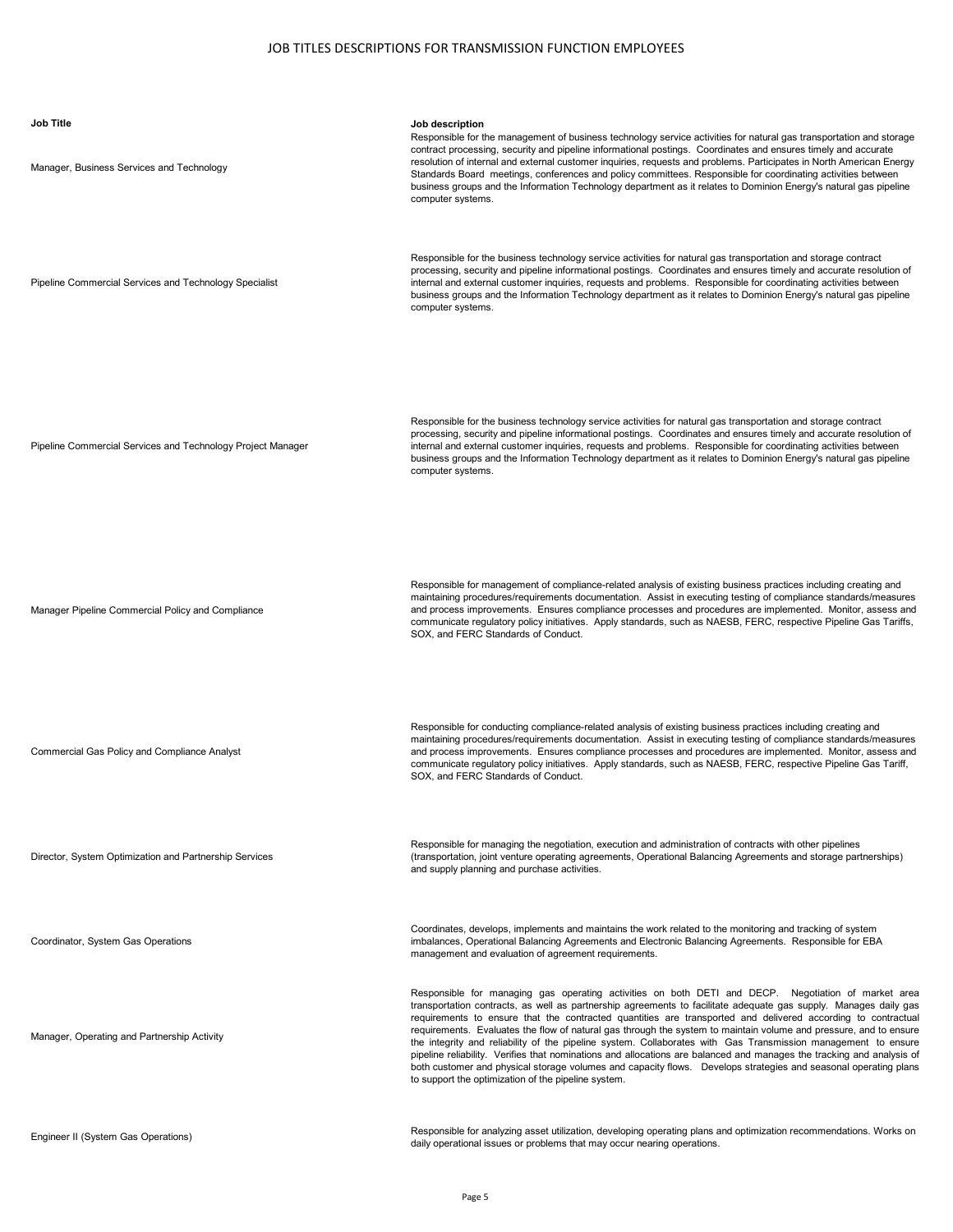| <b>Job Title</b>                        | Job description                                                                                                                                                                                                                                                                                                                                                                                                                                                                                                                                                                                                                                                                                                                                                                                                                                                                                           |
|-----------------------------------------|-----------------------------------------------------------------------------------------------------------------------------------------------------------------------------------------------------------------------------------------------------------------------------------------------------------------------------------------------------------------------------------------------------------------------------------------------------------------------------------------------------------------------------------------------------------------------------------------------------------------------------------------------------------------------------------------------------------------------------------------------------------------------------------------------------------------------------------------------------------------------------------------------------------|
| Engineer III (System Gas Operations)    | Responsible for analyzing asset utilization and developing operating plans. Works on daily operational issues or<br>problems that may occur nearing operations. May serve as a technical expert on engineering related issues.                                                                                                                                                                                                                                                                                                                                                                                                                                                                                                                                                                                                                                                                            |
| <b>System Gas Operations Consultant</b> | Analyzes and monitors market area transportation contracts, operational balancing agreements, producer balancing<br>arrangements and partnership agreements. Provides support for storage plans and monitors partnership pool<br>activities. Coordinates EBB postings as needed in order to meet all compliance and tariff requirements. Interfaces<br>with various groups across the organization to optimize operations, minimize outage customer impacts and<br>associated revenues. Assists in development and implementation of seasonal operational plans, assesses excess<br>capacity, and tracks nominations and actual volumes. Develops and utilizes various advanced models to assess<br>historic and current operations, monitor storage levels and project future inventories. This role participates in select<br>functions at an advanced and specialized level.                           |
| <b>System Gas Operations Specialist</b> | Analyzes and monitors upstream and market area transportation contracts, gas supply arrangements and<br>partnership agreements. Provides support for storage programs and monitors partnership pool activities. Monitors<br>compliance with operational balancing agreements. Tracks nominations and actual volumes.                                                                                                                                                                                                                                                                                                                                                                                                                                                                                                                                                                                      |
| Senior System Gas Operations Specialist | Analyzes and monitors upstream and market area transportation contracts, operational balancing agreements,<br>producer balancing arrangements and partnership agreements. Provides support for storage plans and monitors<br>partnership pool activities. Coordinates EBB postings as needed in order to meet all compliance and tariff<br>requirements. Interfaces with various groups across the organization to minimize outage customer impacts and<br>associated revenues. Assists in development and implementation of seasonal operational plans, assessing excess<br>capacity and tracks nominations and actuals. Supports imbalance paybacks scheduling arrangements. Assists in<br>negotiation of partnership agreement amendments.                                                                                                                                                             |
| Director, Commercial Business           | Responsible for Commercial Business activities for Dominion Energy Cove Point transportation and LNG Services.<br>Manages all aspects of customer contracts including contract questions and concerns as well as contract renewals.                                                                                                                                                                                                                                                                                                                                                                                                                                                                                                                                                                                                                                                                       |
| Interstate Marketing Strategic Advisor  | Responsible for generating revenue through sales of existing and new natural gas transportation and storage<br>services. Develops, promotes and directs marketing programs and service activities among existing and potential<br>customers. Implements improvements crucial in the valuation of short and long term capacity. Independently<br>develops models to assist in the valuation and sale of short term firm and Market Center Services capacity. Develops<br>and maintains awareness of competitor activities and customer needs. Collects regulatory and market data, analyzes<br>trends and identifies impact within market area.                                                                                                                                                                                                                                                            |
| Gas Business Development Advisor        | Identifies and pursues development opportunities expanding the use of Liquified Natural Gas (LNG) for Dominion<br>Energy, including Maritime applications. Researches regulatory requirements, builds stakeholder alignments, and<br>develops strategies to advance project concepts. Supports Dominion Energy rate case strategies and project<br>management, including stakeholder communication and alignment, issue tracking, and driving consensus problem<br>solving. Leads development of new projects, partnerships, and initiatives with strategic partners. Identifies and<br>develops customer needs. Formulates service strategies and objectives designed to maintain existing customers,<br>and to attract new customers. Represents LNG and natural gas projects to all key constituents and stakeholders.<br>Executes and coordinates evaluation, analysis, and due diligence activities. |
|                                         |                                                                                                                                                                                                                                                                                                                                                                                                                                                                                                                                                                                                                                                                                                                                                                                                                                                                                                           |

Director, LNG Operations

Directs operations activities to ensure compliant, safe and reliable operations. Directs all plant activities and<br>operating and maintenance plans to include compliance inspections, periodic testing, preventative maintenanc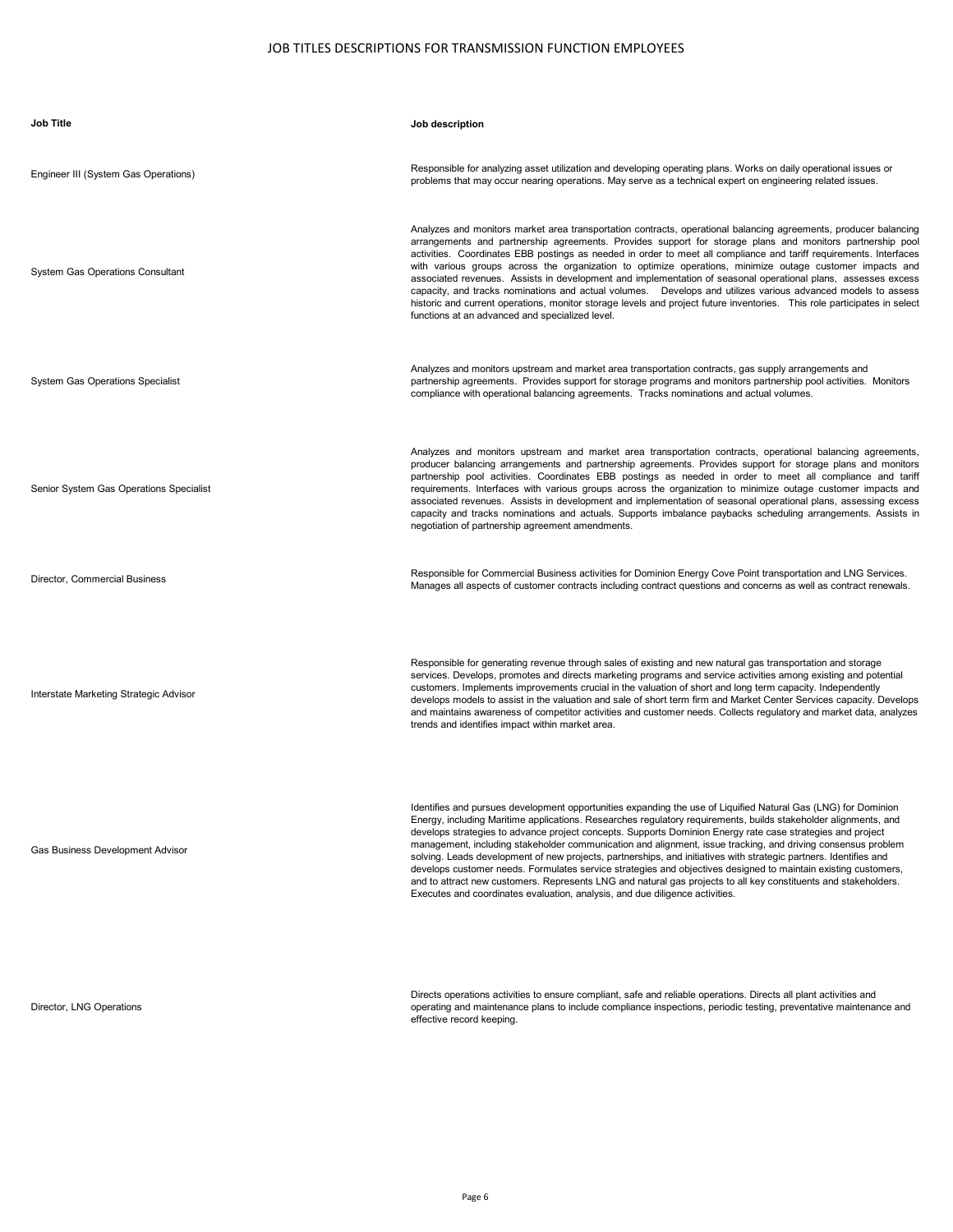| <b>Job Title</b>                                                 | Job description                                                                                                                                                                                                                                                                                               |
|------------------------------------------------------------------|---------------------------------------------------------------------------------------------------------------------------------------------------------------------------------------------------------------------------------------------------------------------------------------------------------------|
| Manager LNG Operations and Maintenance                           | Plans, coordinates, and manages LNG plant activities/projects.                                                                                                                                                                                                                                                |
| Supervisor LNG Operations and Maintenance                        | Establishes priorities and oversees technical work related to the efficient operation and maintenance of the liquefied<br>natural gas plant.                                                                                                                                                                  |
| LNG Technician (Includes Senior, Lead, Associate LNG Technician) | Maintains and operates liquefied natural gas plant equipment and facilities.                                                                                                                                                                                                                                  |
| <b>Process Assistant III</b>                                     | Prepares and distributes the Dominion Energy Cove Point ship schedule and maintains ship data; responsible for<br>ordering/scheduling of compressor station fluids; maintains all Cove Point documents, operating and training<br>manuals, including site drawings of equipment & associated work orders.     |
| Supt Cove Point Maintenance                                      | Establishes facility maintenance priorities for planning and execution during the annual facility outage. Directs all<br>internal personnel and outside contractors in execution of defined scope.                                                                                                            |
| <b>Supervisor LNG Shift Operations</b>                           | Establishes priorities and oversees activities related to the efficient operation and maintenance of the liquefied natural<br>gas plant.                                                                                                                                                                      |
| Supt Cove Point LNG Operations                                   | Plans, coordinates, and manages LNG production and fulfillment of commercial obligations.                                                                                                                                                                                                                     |
| Manager, LNG Technical Services                                  | Responsible for the design, operations, and maintenance of LNG processing facilities, Directs development of<br>construction projects, including scope, schedule, budget, design, material and equipment standards. Participates in<br>the design, commissioning, and support of new facilities or processes. |
| <b>ELECTRIC TRANSMISSION</b>                                     |                                                                                                                                                                                                                                                                                                               |
| Dominion Energy South Carolina ("DESC")                          |                                                                                                                                                                                                                                                                                                               |

**Electric Transmission (DESC)**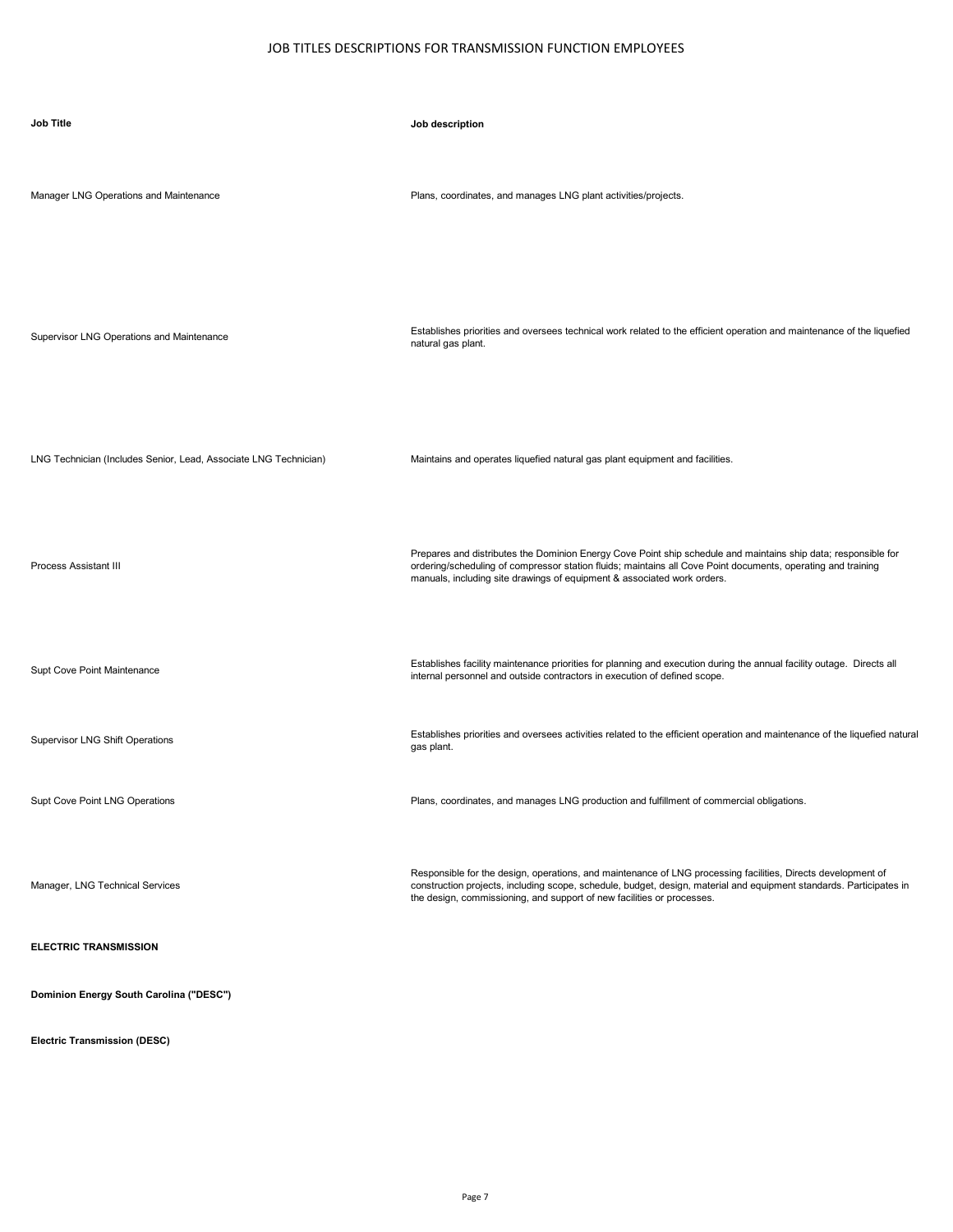**Job Title Job description**<br>Director Electric Transmission Planning & System Operations DESC **The Electric Tran** 

The Electric Transmission Officer is responsible for System Control; Operations Planning; Transmission Planning; ERO compliance; Transmission Training; Transmission Rates; Transmission Tariff; System Control Computer Support: and Transmission customers, contracts, and billing.

**System Control Computer Support (DESC)**

Manager-Electric Transmission System Operations Engineering Supervise Energy Management System (EMS) computer support department. Responsibilities include assuring proper operation of Energy Management System for monitoring, controlling, and studying the power network as well as providing direction for future EMS development to support the FERC, NERC, and System Control internal requirements. Persons in this position may also be responsible for the implementation of the Company's CIP program.

Engineer I Provide support for Energy Management System (EMS) computer infrastructure. Responsibilities include providing

protection, test procedures, incident response planning and recovery plans. The primary focus of this position is to assist in the development and enhancement of processes, procedures, and other deliverables required for compliance with evolving NERC CIP Cyber Security Standards.

support for MS Windows and AIX hardware/software platforms, computer network management, security patch management, anti-virus software maintenance, electronic access controls, electronic access monitoring, information

Electric Transmission System Control Analyst (DESC) Provide System Application Software, Basic Application Software and Energy Management System product set maintenance and support. Responsibilities include supporting databases and computer configuration; planning and coordinating the installation, implementation, and maintenance of EMS functional components; designing and developing advanced computer applications systems; and analyzing and solving computer problems.

Electric Transmission System Control Analyst (DESC) Provide System Application Software, Basic Application Software and Energy Management System product set maintenance and support. Responsibilities include supporting operating systems, databases, and computer configuration; planning and coordinating the installation, implementation, and maintenance of EMS functional components; designing and developing advanced computer applications systems; analyzing and solving computer problems; developing and maintaining Inter-Regional Security Network (ISN) ICCP node; and assisting other programmers.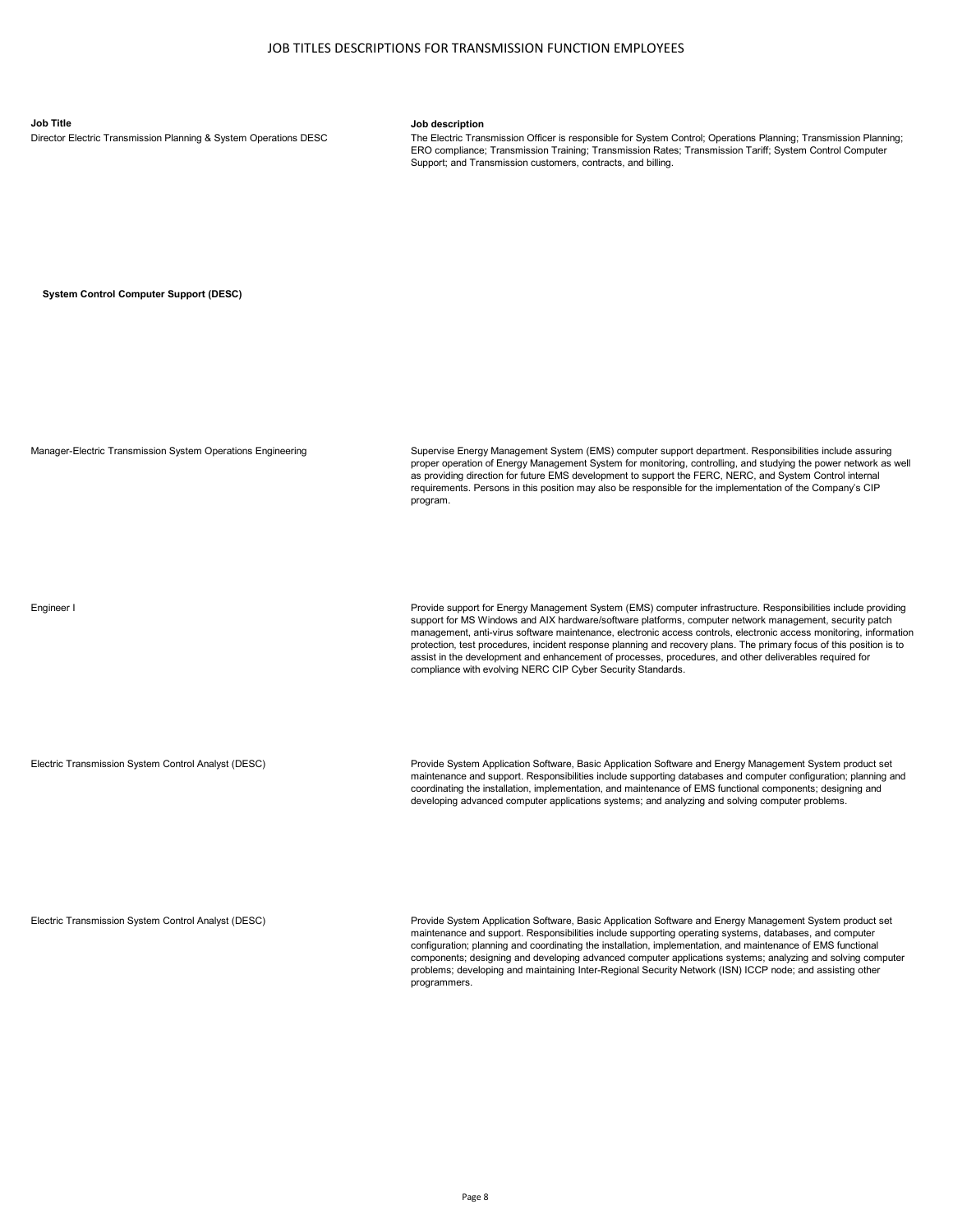| <b>Job Title</b><br>Energy Management System Operations Consultant | Job description<br>Provide daily oversight of personnel supporting EMS applications such as SCADA, Automatic Generation Control<br>(AGC), Control Performance Standards (CPS), Network Applications, Operator Training Simulator and Load Shed.<br>Provide EMS technical support and maintenance for SCADA, AGC, CPS, and reliability applications to support<br>System Control and Operations Planning.        |
|--------------------------------------------------------------------|-----------------------------------------------------------------------------------------------------------------------------------------------------------------------------------------------------------------------------------------------------------------------------------------------------------------------------------------------------------------------------------------------------------------|
| Engineer III                                                       | Provide EMS technical support and maintenance for SCADA, Automatic Generation Control (AGC) and Control<br>Performance Standards (CPS).                                                                                                                                                                                                                                                                         |
| Engineer II                                                        | Provide EMS technical support and maintenance for the Network Applications power system model, Network<br>Application tools used for contingency/reliability analyses, and the Operator Training Simulator used for training<br>System Controllers.                                                                                                                                                             |
| Energy Management SCADA Analyst                                    | Provide technical support and maintenance for the Energy Management System (EMS) computer infrastructure.<br>Responsibilities include support for Network Applications power system models, mapping of real-time data<br>visualization tools used to display real-time measurements/study results, technical support for the EMS data<br>historian(s), alarm descriptions, and development of operating quides. |

**Electric Transmission Support (DESC)**

Manager-Electric Transmission Support This position is responsible for all wholesale transmission customers and contracts; for administration, filing and managing the DESC OATT; electric transmission rate analysis and filing; determining whether customers meet the<br>DESC OATT credit requirements; managing the administration of billing and accounting; reviewing, tracking and<br>a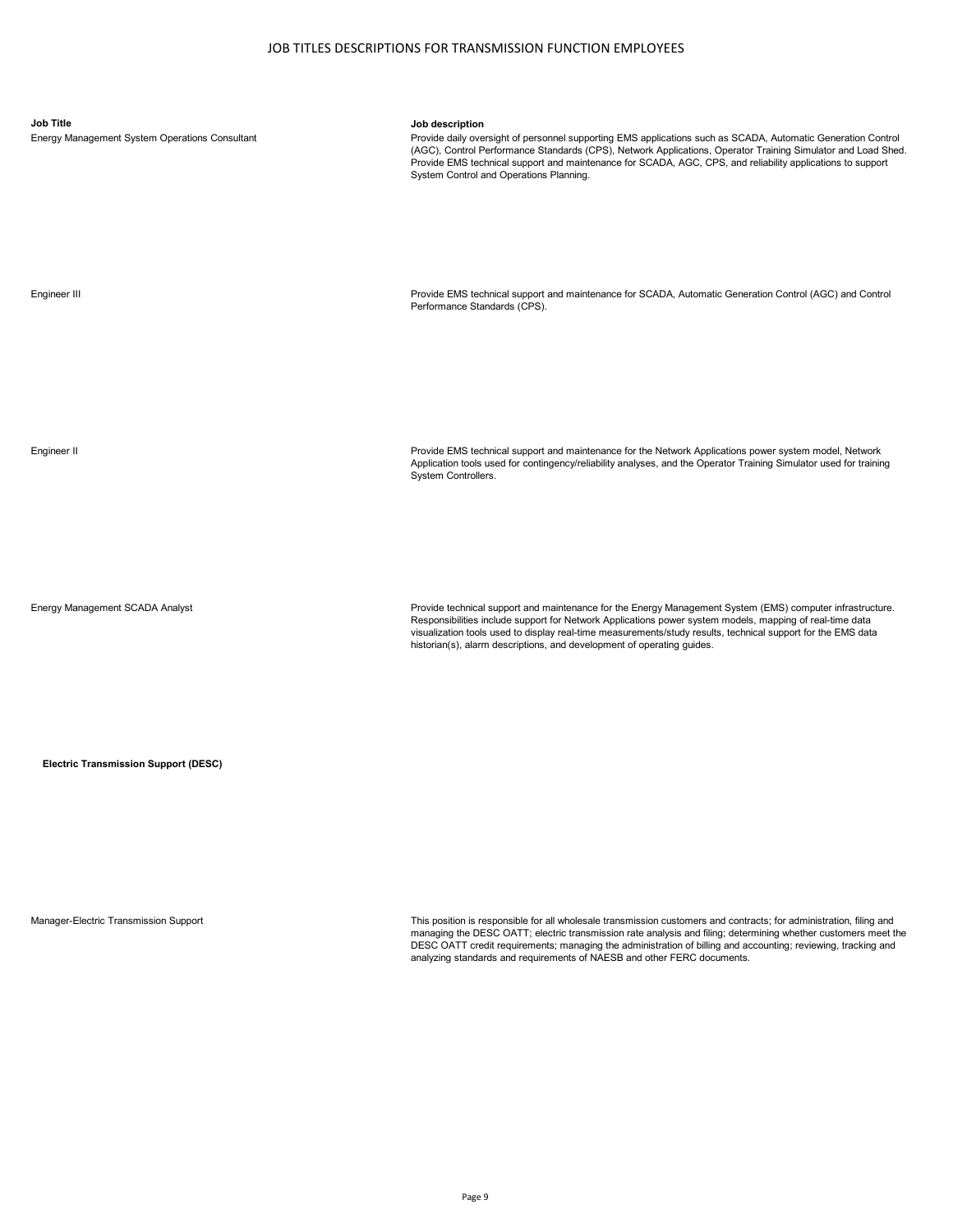The position is responsible for administering DESC's interconnection programs and assisting with the other functions of the Electric Transmission Support Department.

Senior Business Performance Analyst The position is responsible for assisting with the administration of DESC's interconnection programs and assisting with the other functions of the Electric Transmission Support Department.

**Operations Planning (DESC)**

Manager-Electric Transmission System Operations Planning Manages the Operations Planning Department in preparation of Load Forecasts of Native Load Customer Demand, reviews/approves resource commitment plan to meet Native Load Customer Demand while ensuring adequate Reserve Obligations are maintained and oversees energy accounting with neighboring utilities. Directly advises System Controllers on resource dispatch decisions. Communicates with generating plants within Control Area to coordinate outages/reduction information. Oversees real-time load flow and contingency analysis. Additional responsibilities include the participation in various national, regional, and local organizations to represent DESC and to take part in industry task forces dealing with operational and strategic issues.

Power Supply Reliability Specialist III Serves as a Subject Matter Expert in the areas of: preparation for and participation in internal and external compliance audits; developing and delivering training for Transmission Operations to NERC-Certified System Operators; developing tools and processes/procedures for Operations Planning/System Control groups including OATi products; interfacing with DESC nuclear plant personnel to develop and maintain interface agreements and other required regulatory procedures. Represents DESC on various VACAR committees and serves in leadership roles on those committees as required. This position may also assist with other Operations Planning support functions such as: prepares forecasts of Native Load Customer Demand and reviews/approves resource commitment plan; directly advises System Controllers on resource dispatch decisions; communicates with generating plants to coordinate outages/reduction information; performs preliminary load flow and transfer studies and analyzes system conditions and contingencies.

Engineer II Prepares forecasts of Native Load Customer Demand and reviews/approves resource commitment plan. Directly advises System Controllers on resource dispatch decisions. Communicates with generating plants to coordinate outages/reduction information. Assists in Transmission Billing calculations and month end energy accounting with neighboring utilities. Performs preliminary load flow and transfer studies and analyzes system conditions and contingencies.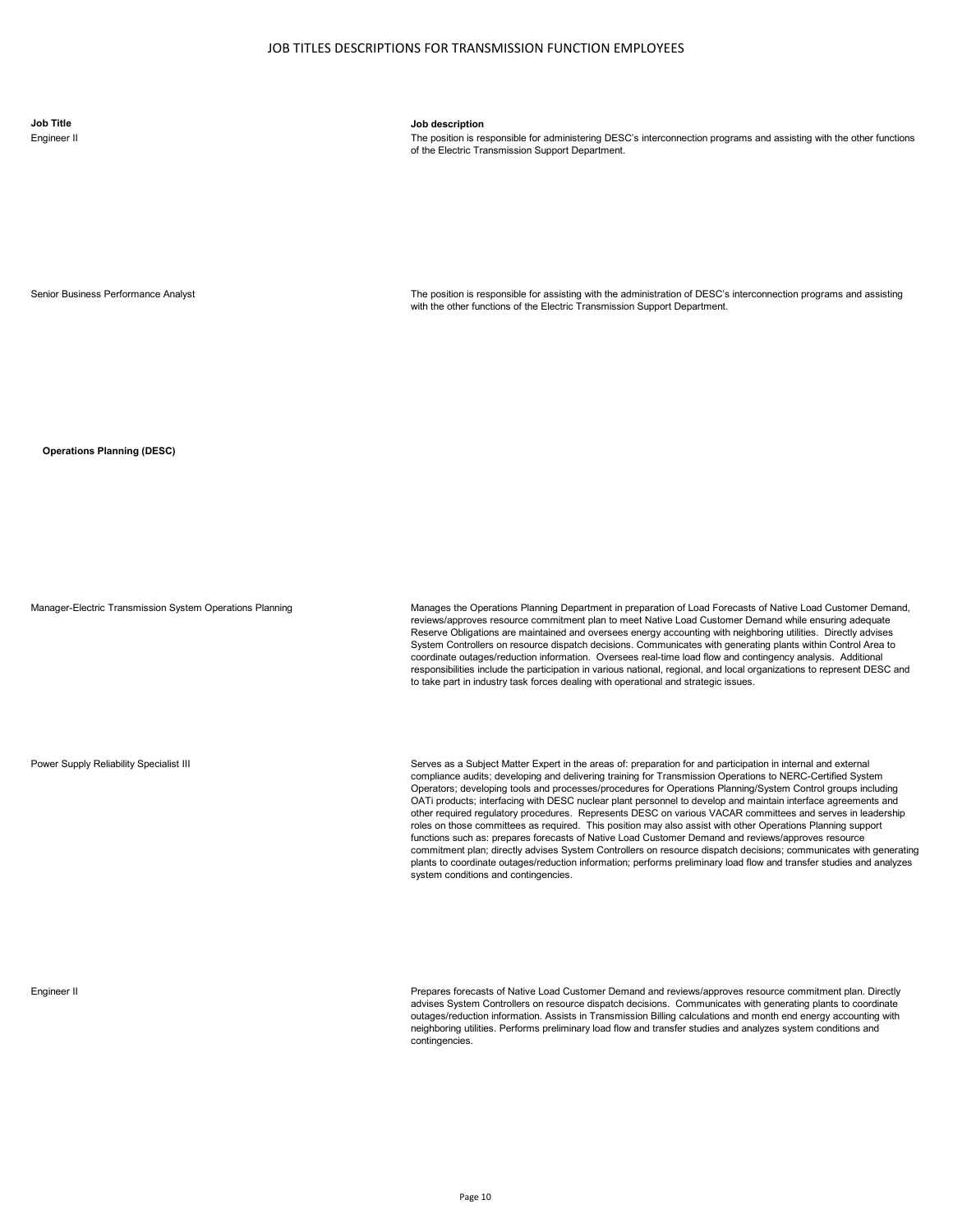| <b>Job Title</b><br>Supervisor-Electric Transmission Operations | Job description<br>Supervises and provides direction to the Reliability Desk group within the Operations Planning department; responds<br>to emergency situations and provides direction for implementing solutions; ensures compliance with SERC, NERC,<br>and FERC requirements related to the Reliability Desk functions; provides technical expertise for software systems<br>and models.                                                                                                                                                                                                                                                                                                                                                                                                                                                                                                                                                                     |
|-----------------------------------------------------------------|-------------------------------------------------------------------------------------------------------------------------------------------------------------------------------------------------------------------------------------------------------------------------------------------------------------------------------------------------------------------------------------------------------------------------------------------------------------------------------------------------------------------------------------------------------------------------------------------------------------------------------------------------------------------------------------------------------------------------------------------------------------------------------------------------------------------------------------------------------------------------------------------------------------------------------------------------------------------|
| Power Supply Reliability Specialist III                         | Responsible for contingency analysis and reliability analysis of transmission system. This position has the<br>responsibility and authority to implement real-time actions to ensure the stable and reliable operation of the Bulk<br>Electric System. Employees responsible for the operation and maintenance of generation and transmission<br>equipment are subject to this authority. This position is responsible for complying with the NERC Certification at the<br>highest level (currently Reliability Operator). Has a leadership role on the Desk by 1) conducting training of Reliability<br>Specialist on scenarios and solutions to ensure all staff are properly trained and prepared to implement solutions.<br>2) reviewing, developing, and updating procedures and job aids to mitigate reliability issues, and 3) training,<br>mentoring, and coaching other Reliability Specialist on how to monitor and protect the reliability of the BES. |
| Power Supply Reliability Specialist II                          | Responsible for contingency analysis and reliability analysis of transmission system. This position has the<br>responsibility and authority to implement real-time actions to ensure the stable and reliable operation of the Bulk<br>Electric System. Employees responsible for the operation and maintenance of generation and transmission<br>equipment are subject to this authority. This position is responsible for complying with the NERC Certification at the<br>highest level (currently Reliability Operator).                                                                                                                                                                                                                                                                                                                                                                                                                                        |

Power Supply Reliability Specialist I This position is responsible for developing an understanding of contingency analysis and reliability analysis of the transmission system, as well as developing an understanding of the responsibility and authority to implement real-<br>time actions to ensure the stable and reliable operation of the Bulk Electric System. This is a trainee pos trainee, upon completion of NERC Certification at the highest level (currently Reliability Operator), this position may fulfill duties of a Power Sup Reliability Spec II on a temporary basis to finalize training.

**System Control (DESC)**

Manager-Electric Transmission System Operations & Control This position is responsible for directing activities associated with the continuous operation and maintenance of the bulk electric generation and transmission system. Additional responsibilities include the participation in various<br>national, regional, and local organizations to represent DESC and to take part in industry task forces dea operational and strategic issues.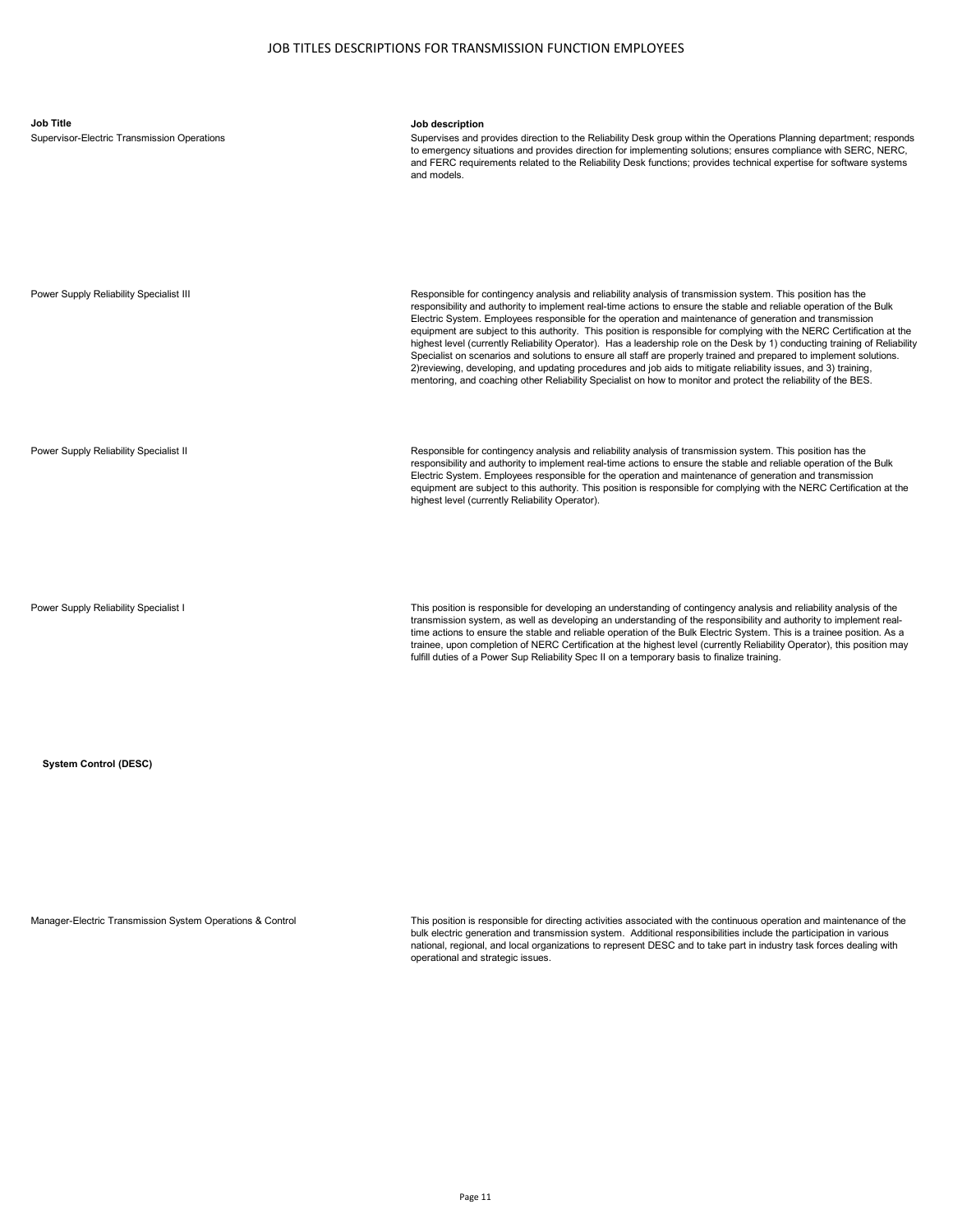| <b>Job Title</b><br>ET SOC Outage Coordinator      | Job description<br>This position is responsible for the coordination of transmission outage requests and generation resources, and<br>directing shift activities in the control room as well as duties listed under the System Controller position. This position<br>has the responsibility and authority to implement real-time actions to ensure the stable and reliable operation of the<br>Bulk Electric System. Employees responsible for the operation and maintenance of generation and transmission<br>equipment are subject to this authority. This position is responsible for complying with the NERC reliability standards<br>and must hold and maintain NERC Certification at the highest level (currently Reliability Operator).                                                                                                                                                                                                                                                                      |
|----------------------------------------------------|---------------------------------------------------------------------------------------------------------------------------------------------------------------------------------------------------------------------------------------------------------------------------------------------------------------------------------------------------------------------------------------------------------------------------------------------------------------------------------------------------------------------------------------------------------------------------------------------------------------------------------------------------------------------------------------------------------------------------------------------------------------------------------------------------------------------------------------------------------------------------------------------------------------------------------------------------------------------------------------------------------------------|
| Electric Transmission System Operations Consultant | This position is responsible for various DESC projects related to operation of the Bulk Electric System (BES). This<br>position is System Control's primary Subject Matter Expert (SME) in matters related to department operations, tools,<br>equipment, NERC Standards, etc. This position also interacts directly with subject matter experts (SME's) from other<br>internal company groups such as Generation, Power Delivery, Distribution, Communications, IT, etc.to consult and<br>advise on system control activities, capabilities and projects to ensure consistent and reliable communication and<br>successful completion, implementation, and operation of coordinating and completing tasks required to fulfil<br>department responsibilities such as regulatory and regional reporting.                                                                                                                                                                                                             |
| Electric Transmission SOC Operations Coordinator   | This position is responsible for organizing and providing continuing education training to existing System Operators<br>as well as preparation training to Associate System Operators.                                                                                                                                                                                                                                                                                                                                                                                                                                                                                                                                                                                                                                                                                                                                                                                                                              |
| Supervisor-Electric Transmission Operations        | This position is responsible for directing shift activities in the control center and providing oversight to the system<br>operators on shift, as well as duties listed under System Operator position.                                                                                                                                                                                                                                                                                                                                                                                                                                                                                                                                                                                                                                                                                                                                                                                                             |
| Senior System Operator                             | This position is responsible for issuing switching instructions and clearances to crews on a suitable transmission.<br>Dispatch line crews to perform line construction, operations or maintenance. Deliver switching orders to the field for<br>transmission or substation elements. Develop procedures pertaining to transmission or power plant operations.<br>Implement energy schedules and interchange contracts for energy sales or purchase agreements and perform other<br>duties as requested or assigned.                                                                                                                                                                                                                                                                                                                                                                                                                                                                                                |
| <b>System Operator</b>                             | This position is responsible for operational coordination of generation resources, monitoring and controlling the DESC<br>transmission to ensure reliable interconnected system operations and management of DESC's open access<br>transmission and ancillary service market. These duties include real time generation control, real time interchange<br>transaction and transmission access management, real time security coordination, transmission switching, and<br>coordination of transmission field operations. This position has the responsibility and authority to implement real-time<br>actions to ensure the stable and reliable operation of the Bulk Electric System. Employees responsible for the<br>operation and maintenance of generation and transmission equipment are subject to this authority. This position is<br>responsible for complying with the NERC reliability standards and must hold and maintain NERC Certification at the<br>highest level (currently Reliability Operator). |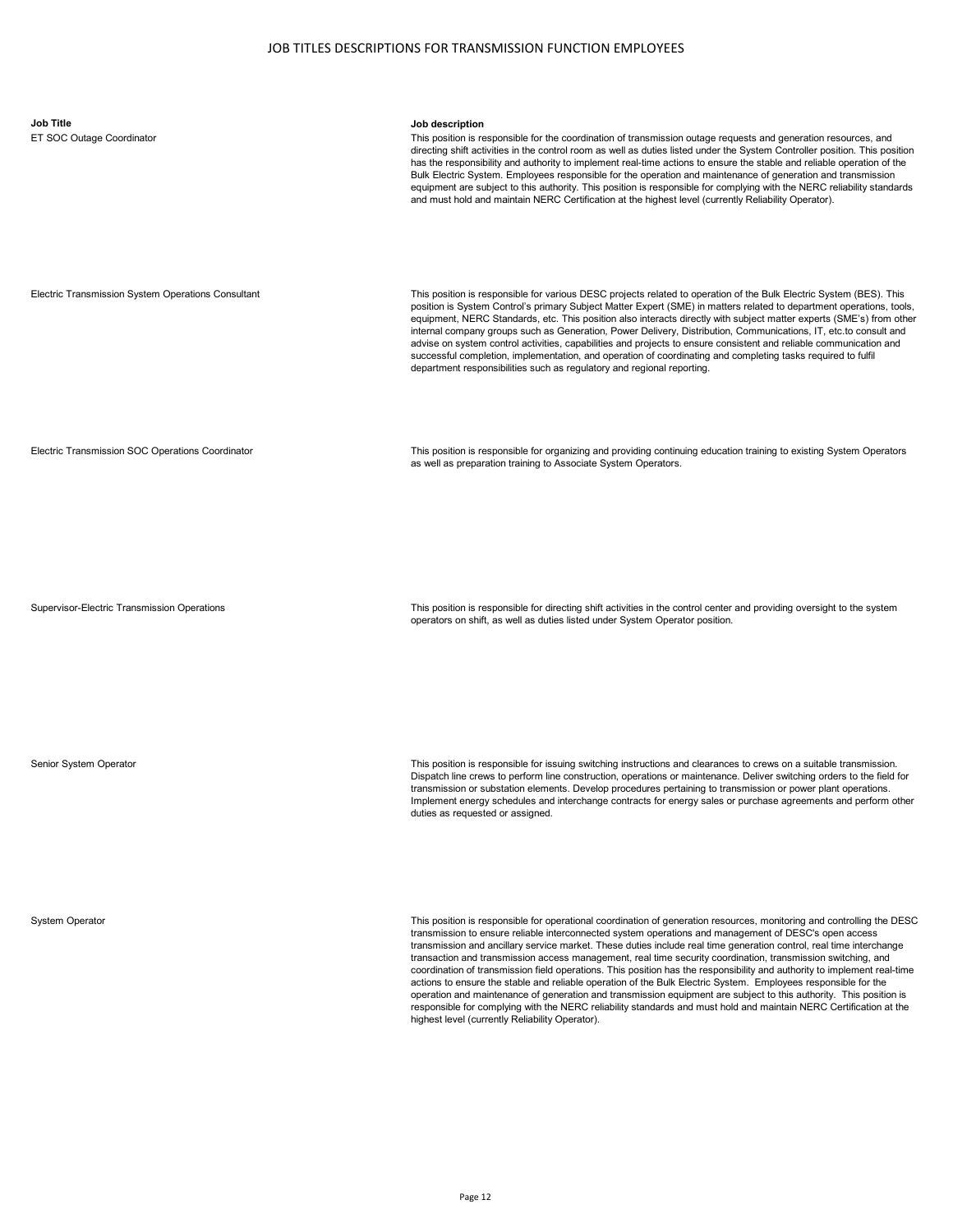**Job Title Job description**

**Transmission Planning (DESC)**

Manager-Electric Transmission Planning Engineering This position is responsible for the analysis and planning of Dominion Energy South Carolina's transmission network for service to customers and all interconnection transmission facilities with neighboring utilities. This includes future planning studies, system performance appraisal studies and analytical studies dealing with the steady state and dynamic operation of interconnected power systems. This position participates in a number of sub-regional, regional and inter-regional (NERC) reliability groups that focus on the future development of the overall interconnected network. Responsible for system impact studies to support transmission service requests, generator interconnections, modeling and for the calculation of available transfer capability (13 months or longer). Responsible for studies with other transmission providers to assure the coordinated operation of a reliable bulk power system on a regional and inter-regional basis. Also participates in other NERC reliability activities and develops appropriate operating procedures and guidelines for use by System Operations.

Senior Business Performance Analyst This position assists the Manager of Transmission Planning with various departmental administration activities, including coordination of SCRTP meetings and SCRTP website access and content. This position also is responsible for assisting the Transmission Planning engineers with transmission studies. Reviews and updates power system models for planning purposes. This position serves on industry working groups and committees relating to power flow and transfer capability.

Engineer III This position oversees and manages the schedule and report creation for all Feasibility, System Impact, Optional Upgrade and Facilities Studies associated with Transmission Service Requests and Generator Interconnection requests per the DESC OATT and the SCGIP. Coordinates all associated departmental study efforts and tracks/post actual study performance. Performs motor start studies, breaker evaluations, ground switch analysis and equivalent outside modeling.

Consulting Engineer This position performs studies of transmission expansion projects. Performs Generator Interconnection studies. Supports Transmission Operators, Transmission Engineering, Substation Engineering, and System Protection on issues related to the implementation of projects. Creates and maintains the power system models (base cases) used in power flow and dynamics simulators for planning purposes. Performs studies to determine compliance with applicable planning standards and criteria over the 10 year planning horizon. Maintains computer simulation software. Performs special studies of emergent transmission system conditions. Supports System Control by providing information and training to System Control personnel on transmission constraints and operating procedures that will reduce or remove the constraints. This position assists in conducting stability studies on DESC's system as required by system events, the NRC, emergent system needs, or to evaluate proposed interconnected generators. Determines the seasonal and future power transfer capabilities of the DESC transmission system. Conducts Impact Studies and Facility Studies, as required to evaluate the impact of a transmission service request on system transfer capability. Other responsibilities include the analyses of LIDAR results of transmission facilities, overseeing transmission line rating changes, and maintaining transmission line ratings in the transmission facilities database. This position assists in meeting reliability standard compliance and providing documentation in support of ERO audits. Serves on industry working groups and committees relating to power flow, stability, and transfer capability.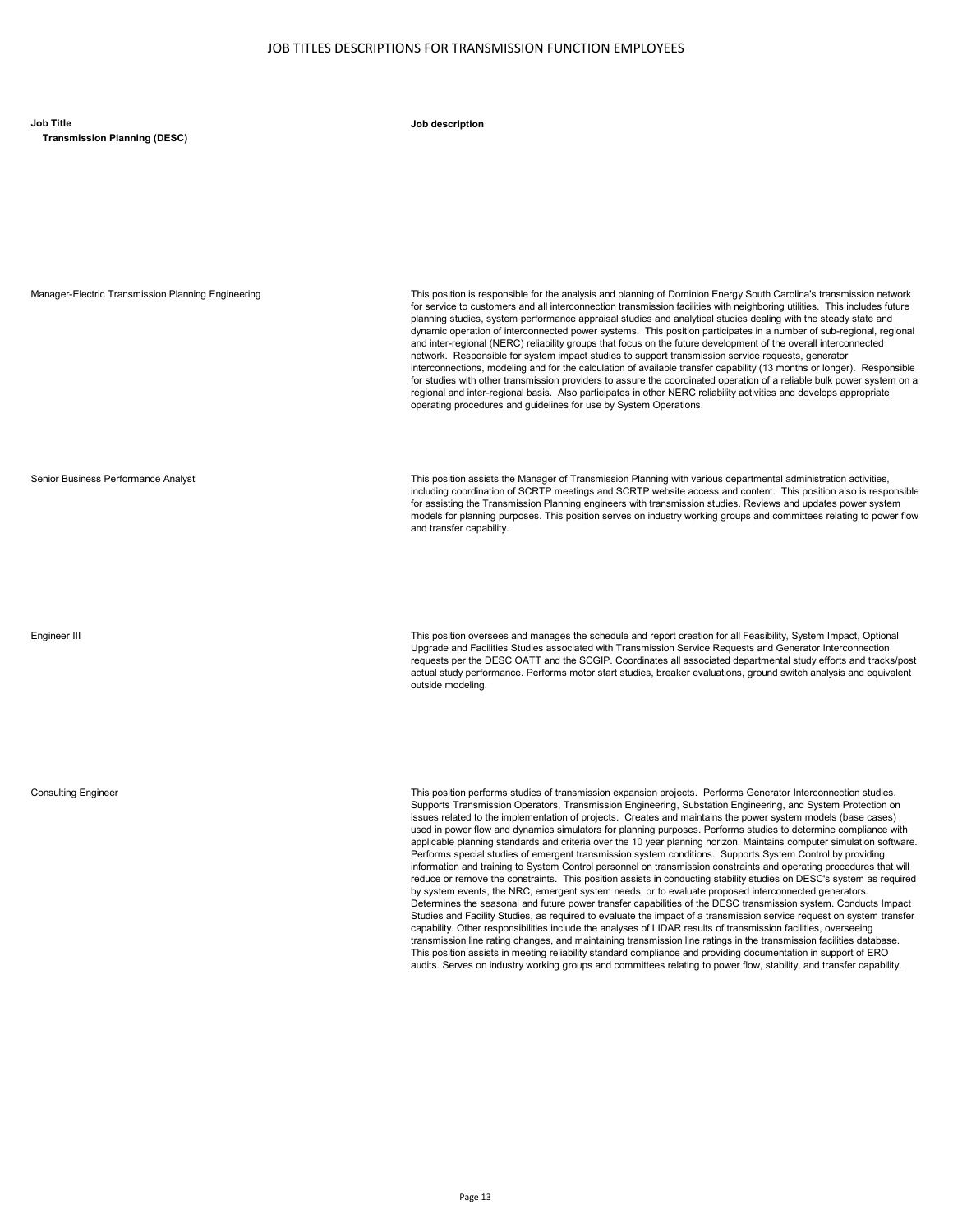**Job Title Job description**

This position is responsible for determining options on the transmission/distribution systems to serve new Transmission/distribution load and growth in existing transmission/distribution load. This position conducts Feasibility, System Impact, Optional Upgrade and Facility Studies associated with Transmission Service Requests and Generator Interconnection requests per the DESC OATT. This position develops load connection projects and service modifications and improvements for distribution and industrial customers and provides input into the development of the dispersed substation load forecast to be used in power system modeling. This position also assists in managing the associated study contracts and tracks/posts actual study performance. Other responsibilities include the analyses of LIDAR results of transmission facilities. This position assists in meeting reliability standard compliance and providing documentation in support of ERO audits. This position investigates computer software applications for use in Transmission Planning studies. This position serves on industry working groups related to dynamics and interconnections. This position supports Transmission Planning's interactions with generation operations.

Consulting Engineer This position is responsible for performing various advanced DESC planning studies and assessing emerging tools and processes needed in the new era of distributed energy resources. One of the main job functions of this position is to identify deficiencies in the DESC transmission system over the next 10 years as related to the NERC reliability standards. This engineer also is responsible for developing alternatives, analyzing each alternative and ultimately selecting the best mitigation plan to successfully resolve identified deficiencies to ensure compliance, including major transmission expansion of the DESC transmission system. This position is also responsible for ensuring compliance with Federal Energy Regulatory Commission (FERC) mandated standards. As such, this position is an SME for NERC Reliability Standard compliance audits. This entails completing NERC Reliability Standard Audit Worksheets (RSAWS) and presenting evidence of compliance for these standards in internal and SERC Compliance Audits. This position also develops new software tools and third-party software to ensure DESC is using the latest simulation techniques to assess the reliability impact of growing solar generation on the DESC system. This position is the company's subject matter expert (SME) on these tools and technologies and actively participates in Power Delivery Engineering's project management meetings to provide information and professional expertise to ensure the design engineers understand the planned projects in order to design appropriately to ensure the project will be completed on time as scheduled. Serves as Transmission Planning's primary Subject Matter Expert (SME) and represents Dominion Energy South Carolina on various industry study groups and committees that assess the reliability and adequacy of the Bulk Electric System (BES). Interacts directly with subject matter experts (SME's) from other internal company groups (such as: Generation, Electric Reliability Organization (ERO) Compliance Group (established as a result of the 2005 US Energy Policy Act), Distribution, Resource Planning, and Power Delivery, Fossil Hydro) to consult and advise on transmission planning activities, capabilities, and projects to ensure consistent and reliable communications and successful completion, implementation and operation of projects. Duties include but are not limited to: Leading projects, researching industry trends, developing software, analyzing transmission studies, plans transmission, and adhere to NERC standards.

Engineer III This position assists in departmental work responsibilities including participating in the Electric Reliability Organization (ERO) Standards development process, ensuring DESC compliance to approved and applicable ERO standards related to planning and system design, planning of transmission facilities including contingency analyses, alternative development and evaluation, solution selection, power circuit breaker analyses, transmission stability analyses and power system base case development. Other departmental responsibilities include conducting Generator Interconnect Feasibility Studies, System Impact Studies, and Facility Studies for new generators that request connection to the DESC transmission system. Departmental responsibility also includes conducting similar studies for wholesale customers who request Transmission Service on the DESC transmission system, Capacity Benefit Margin (CBM) and Transmission Reliability Margin (TRM) determination and reporting. In addition, this position perform transmission loss studies, and assists in performing motor start studies, breaker evaluations, ground switch analysis and equivalent outside modeling. Additional departmental responsibilities include analyzing transmission projects schedule impacts on operations, providing information and training to System Control personnel on transmission constraints and operating guides that will reduce or remove the constraints. Also, this position develops load connection projects and service modifications and improvements. Works with Distribution Planning Operations and the Electric Transmission Support Group to determine the best overall alternative. Assists in determining the adequacy of reactive resources. Tests and confirms that DESC's power system (46kV and 33kV) is in compliance with applicable planning standards and criteria over the next 10 years. Performs studies to support System Control and Transmission Operations in the operation and maintenance of DESC's 46kV and 33kV systems.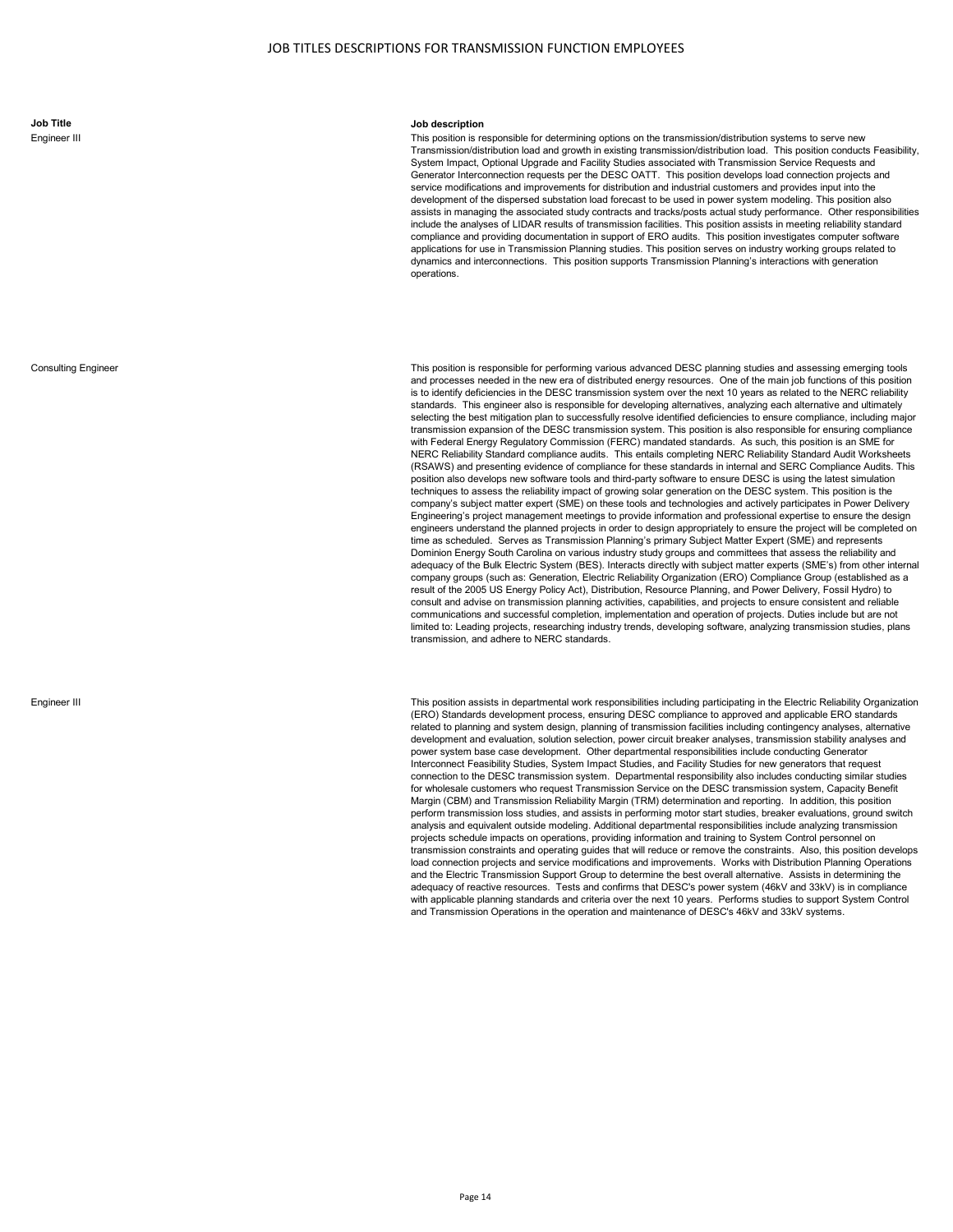**Job Title Job description**

This position determines the adequacy of reactive resources. This position assists in departmental work responsibilities including participating in the Electric Reliability Organization (ERO) Standards development process, ensuring DESC compliance to approved and applicable ERO standards related to planning and system design, planning of transmission facilities including contingency analyses, alternative development and evaluation, solution selection, power circuit breaker analyses, transmission stability analyses and power system base case development. Other departmental responsibilities include conducting Generator Interconnect Feasibility Studies, System Impact Studies, and Facility Studies for new generators that request connection to the DESC transmission system. Departmental responsibility also includes conducting similar studies for wholesale customers who request Transmission Service on the DESC transmission system, Capacity Benefit Margin (CBM) and Transmission Reliability Margin (TRM) determination and reporting. Additional departmental responsibilities include analyzing transmission projects, schedule impacts on operations, providing information and training to System Control personnel on transmission constraints and operating guides that will reduce or remove the constraints. Also, this position develops load connection projects and service modifications and improvements. Assists in determining the adequacy of reactive resources. Works with Distribution Planning Operations and the Electric Transmission Support Group to determine the best overall alternative. Tests and confirms that DESC's power system (46kV and 33kV) is in compliance with applicable planning standards and criteria over the next 10 years. Performs studies to support System Control and Transmission Operations in the operation and maintenance of DESC's 46kV and 33kV systems.

Engineer I **This position assists in and may perform studies for internal planning and transmission expansion projects and to contact the system of the system of the system of the system of the system of the system of the** support System Control and Transmission Operations in the operation and maintenance of DESC's for 33kV – 230kV voltage level facilities. This position assists in evaluating transmission service requests under DESC's OATT. Assists in performing substation dispersed load forecasting and load data validation. Determines the adequacy of reactive resources. Assists in creating and maintaining the power system models (base cases) used in power flow and dynamics simulators for planning purposes. This position assists in conducting Generator Interconnect Feasibility Studies, System Impact Studies, and Facilities Studies for new generators that request connection to the DESC transmission system. This position assists in performing stability studies on the DESC and the interconnected system. In addition, this position assists in performing transmission loss studies, and assists in performing motor start studies, breaker evaluations, ground switch analysis and equivalent outside modeling. This position assists in meeting reliability standard compliance and providing documentation in support of ERO audits. Serves on industry working groups and committees relating to reactive resources and voltage requirements.

**Electric Transmission Engineering and Field Operations (DESC)**

**Management (DESC)**

General Manager Electric Transmission Operations & Construction DESC General manager in charge of a staff of managers and related technical staff and craft personnel responsible for the safety, engineering, design, construction, maintenance, and operations of the all existing and new electric and transmission infrastructure.

Manager-Electric T&D Services **Responsible for the maintenance and construction of transmission and substation infrastructure as directed by** Responsible for the maintenance and construction of transmission and substation System Control and System Planning. Interfaces with distribution and power generation facilities to coordinate outages, relaying, and other maintenance activities. Manages a large contingent of technical and craft personnel that perform front-line functions. Responsible for 24/7 call out of same technical and craft group in order to respond to system outages or other emergencies.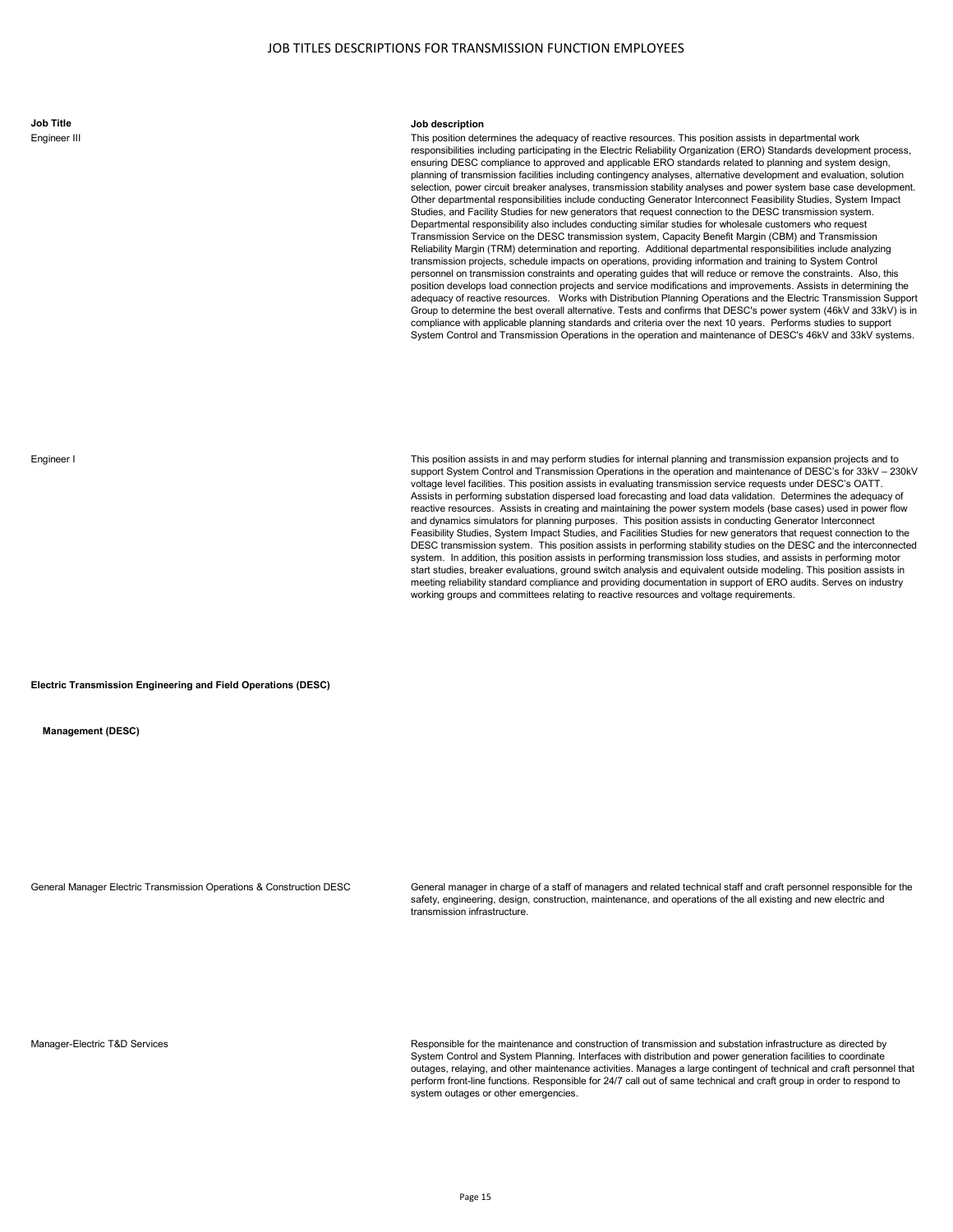# **Job Title Job description**

Consulting Engineer Technical leader responsible for development of standards for transmission and distribution SCADA standards, RTU designs and configurations, and construction of RTUs for field installation.

Process Assistant III **This position supports Transmission Operations which requires analysis, judgment and detailed knowledge in the area of** assignment as well as applicable department and company policies and procedures to accomplish the specialized processing of information, documents or materials to include: selecting and compiling data; performing calculations to translate data and information into required results and investigating and providing routine explanations of variations from generally expected results.

**Relay & SCADA Engineering (DESC)**

Manager-Electric Transmission System Protection Engineeering Manager in charge of a staff of engineers and technicians responsible for the design and application of protective relaying and SCADA for electric substations and transmission lines. Manager responsible for protective relay settings philosophy, protective relay settings development, relay system designs, system disturbance and fault analysis, and engineering assistance to field relay groups. Manager also personally performs these functions as well as supervises and coordinates others performing these functions.

Engineer III Engineers classification performing project work associated with their assigned group including protective relay settings development, relay system designs, system disturbance and fault analysis, and engineering assistance to field relay groups.

Lead System Protection Technician Lead the implementation and administration of Enoserv Powerbase and RTS software to assure that relay settings and test record documentation complies with NERC reliability standards. Fulfills data requests for internal and external audits. Responsible for development and maintenance of protective relay test plans to be used by relay field operations personnel. Responsibilities also include training of field personnel, resolution of issues associated with relay testing, tracking the status of the relay testing and maintenance program, and other duties as assigned.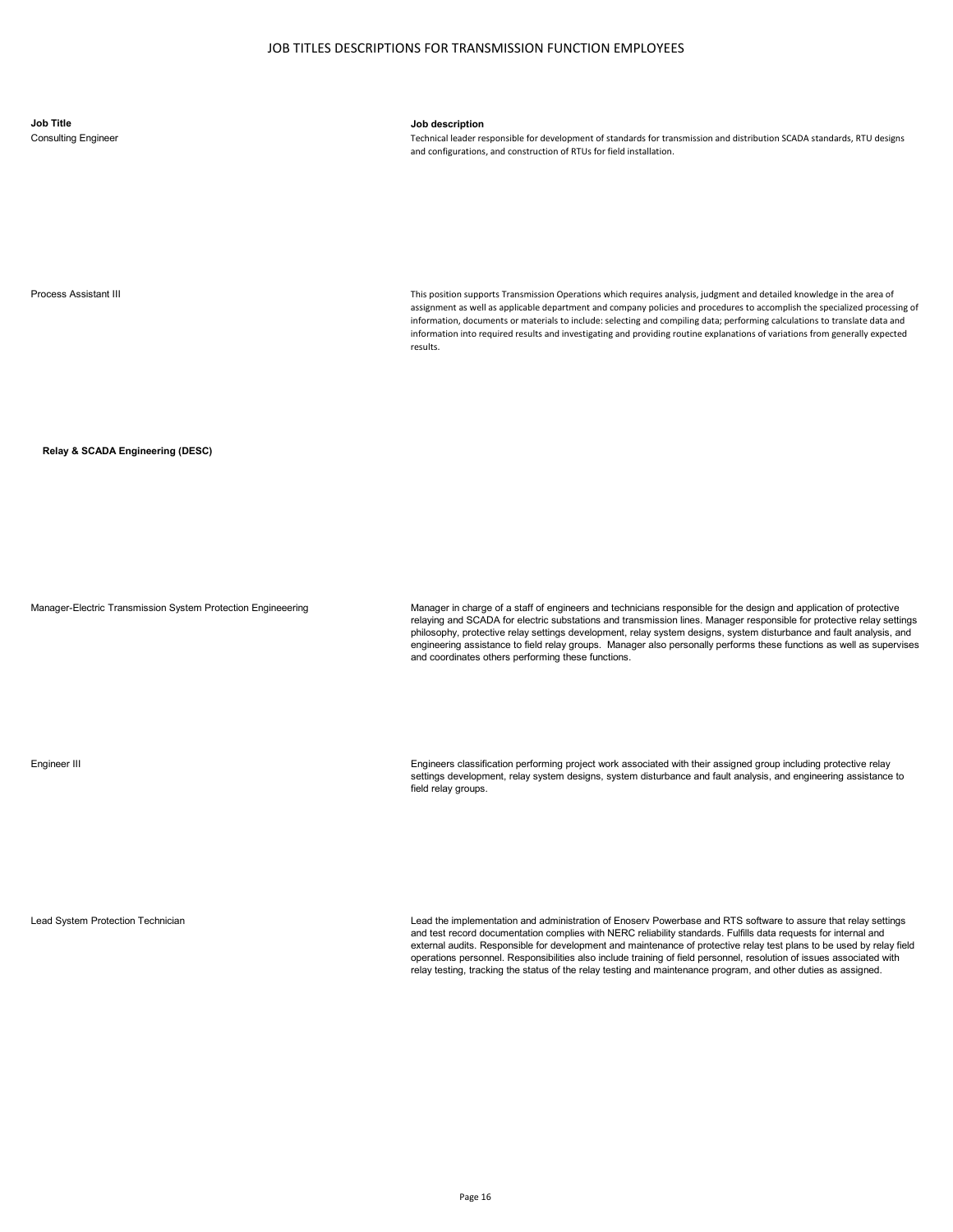| <b>Job Title</b><br>Senior System Protection Technician (VACANT) | Job description<br>Develops protective relay standards and designs relay panels.                                                                                                                                                                                                                                                                                                                                                                                                                                                     |
|------------------------------------------------------------------|--------------------------------------------------------------------------------------------------------------------------------------------------------------------------------------------------------------------------------------------------------------------------------------------------------------------------------------------------------------------------------------------------------------------------------------------------------------------------------------------------------------------------------------|
| Lead System Protection Technician                                | Responsible for the development and implementation of Engineering Access relay communications. Assists with the<br>implementation and administration of Enoserv Powerbase and RTS software. Assists with the development and<br>maintenance of protective relay test plans to be used by relay field operations personnel. Assist with training of field<br>personnel, resolution of issues associated with relay testing and tracking the status of the relay testing and<br>maintenance program.                                   |
| Engineer I                                                       | Develop configurations for Transmission, Distribution, and Generating Station remote terminal units (RTUs). Manages assigned<br>SCADA projects ensuring equipment is ordered and received on time. Coordinate with Relay Applications confirming RTU-to-<br>Relay point mapping/settings are in synch for proper substation equipment operation. Provide EMS/DCS Computer Support<br>accurate RTU database point mapping information. Support Relay & SCADA Operations in installation and/or troubleshooting<br>of SCADA equipment. |

Customer Projects Designer III **Constructs, configures and tests RTU** panels, assists with trouble resolution, tracks parts repair and inventory, and other duties of assigned group.

**Substation Engineering (DESC)**

Manager-Electric Substation Engineering Manager in charge of a staff of engineers and technicians responsible for the design of electric substations.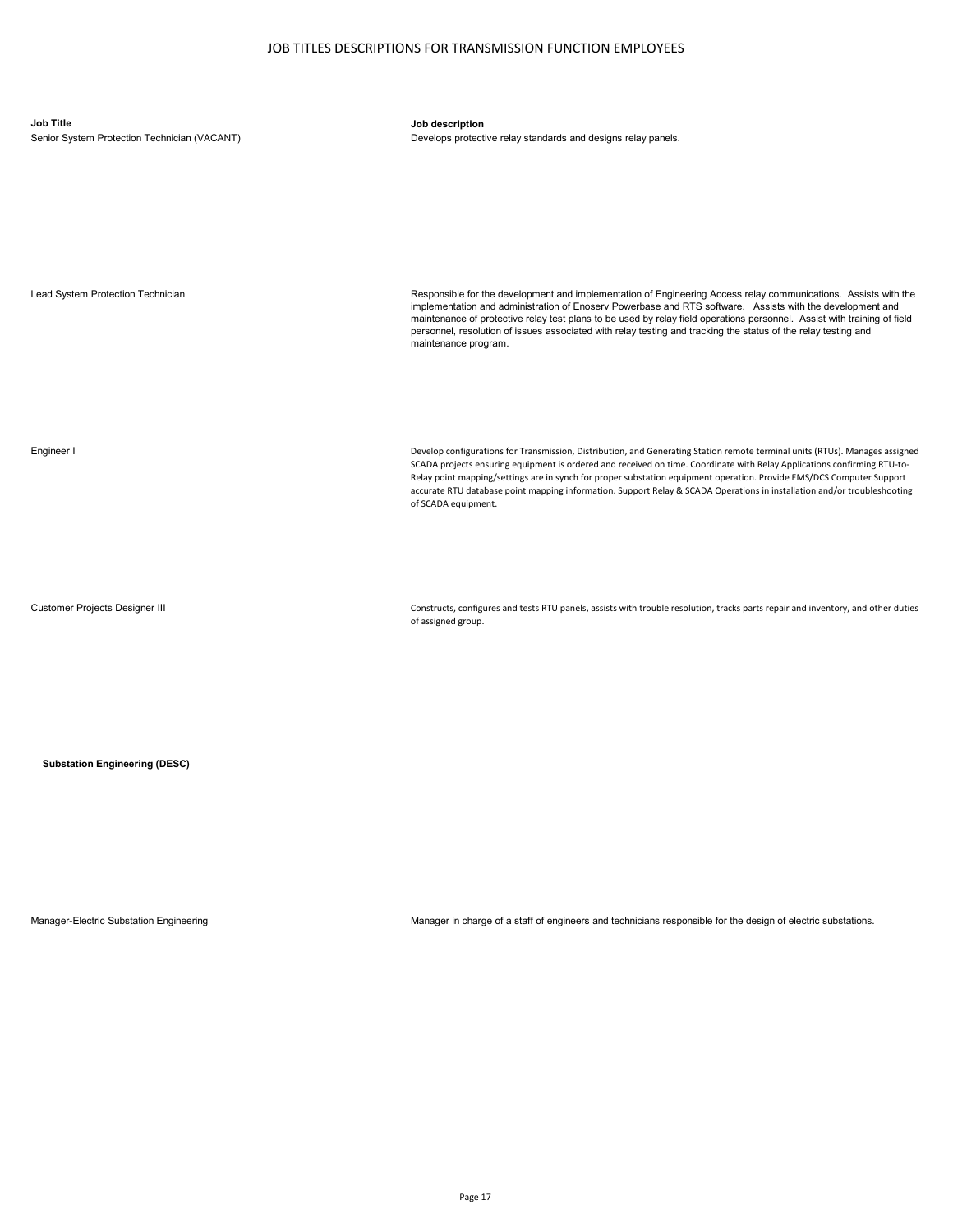| <b>Job Title</b><br><b>Consulting Engineer</b> | Job description<br>Consulting Engineer is responsible for development and maintenance of substation electrical standards and protective relay<br>standards. Consults with the design team that produces substation electrical standard drawings, and electrical drawings for<br>transmission substation construction, involving transmission protection and control schemes. Maintains and develops<br>substation electrical equipment specifications. Reviews, modifies, and designs supplier M drawings as needed for substation<br>electrical equipment including power circuit breakers, and power transformers, for the equipment bidding process. Designs<br>substation relay panels and control circuits requiring protective relay experience. Also reviews preliminary and final substation<br>electrical drawings for accuracy. Consults with Lake Murray Training Center on grounding and safety issues, and protective<br>relaying for switching and tagging. Consultant on power system grounding issues and power transformer phasing.<br>Maintenance and development of stock and non-stock items for substation electrical equipment. |
|------------------------------------------------|-------------------------------------------------------------------------------------------------------------------------------------------------------------------------------------------------------------------------------------------------------------------------------------------------------------------------------------------------------------------------------------------------------------------------------------------------------------------------------------------------------------------------------------------------------------------------------------------------------------------------------------------------------------------------------------------------------------------------------------------------------------------------------------------------------------------------------------------------------------------------------------------------------------------------------------------------------------------------------------------------------------------------------------------------------------------------------------------------------------------------------------------------------|
| Engineer III                                   | Engineer classification performing project work associated with their assigned group.                                                                                                                                                                                                                                                                                                                                                                                                                                                                                                                                                                                                                                                                                                                                                                                                                                                                                                                                                                                                                                                                 |
| Engineer II                                    | Engineer classification performing project work associated with their assigned group.                                                                                                                                                                                                                                                                                                                                                                                                                                                                                                                                                                                                                                                                                                                                                                                                                                                                                                                                                                                                                                                                 |
| Engineer I                                     | Engineer classification performing project work associated with their assigned group.                                                                                                                                                                                                                                                                                                                                                                                                                                                                                                                                                                                                                                                                                                                                                                                                                                                                                                                                                                                                                                                                 |
| Customer Projects Designer III                 | Technical classification performing project work associated with their assigned group.                                                                                                                                                                                                                                                                                                                                                                                                                                                                                                                                                                                                                                                                                                                                                                                                                                                                                                                                                                                                                                                                |

Engineer I Engineer devoted to the routing, siting, and permitting associated with their assigned group.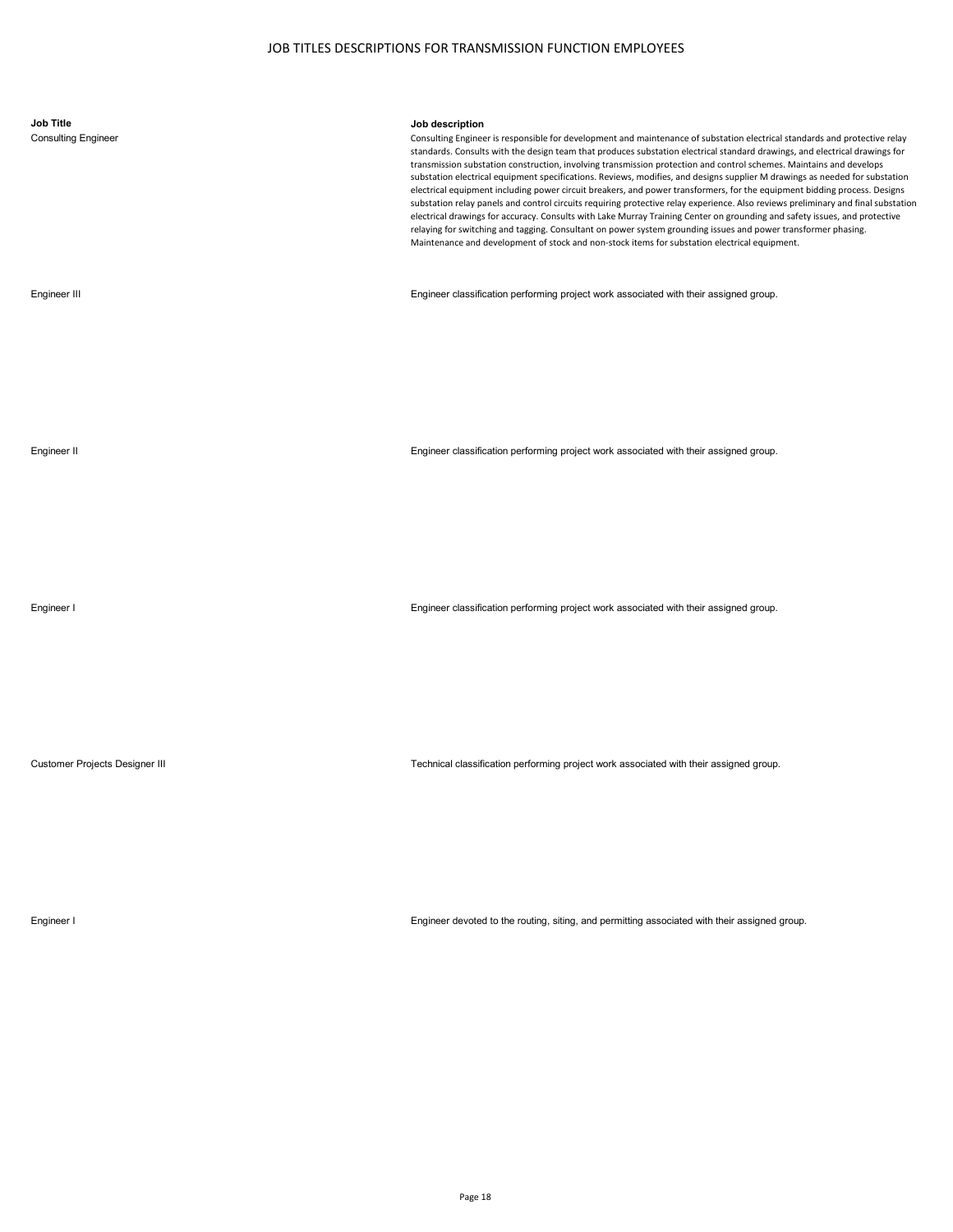| Job Title<br>PD Material Equipment Standards (DESC) | Job description                                                                                                                                                                                                                                                                                                                                                                                                                                                                                                                                                                                                                                                                                                                                                                                                                                                                                                                                                                                                                                                                                                               |
|-----------------------------------------------------|-------------------------------------------------------------------------------------------------------------------------------------------------------------------------------------------------------------------------------------------------------------------------------------------------------------------------------------------------------------------------------------------------------------------------------------------------------------------------------------------------------------------------------------------------------------------------------------------------------------------------------------------------------------------------------------------------------------------------------------------------------------------------------------------------------------------------------------------------------------------------------------------------------------------------------------------------------------------------------------------------------------------------------------------------------------------------------------------------------------------------------|
|                                                     |                                                                                                                                                                                                                                                                                                                                                                                                                                                                                                                                                                                                                                                                                                                                                                                                                                                                                                                                                                                                                                                                                                                               |
| Manager-Power Delivery Standards                    | Manager in charge of a staff of engineers, technicians, and draftsmen responsible for generating the equipment<br>specifications and technical standards for the electric transmission and substation system, and to support the Power<br>Delivery Engineering CAD drawing system. Also a liaison with computer IT programmers to write and modify<br>computer programs used by the Power Delivery Engineering and Operations groups.                                                                                                                                                                                                                                                                                                                                                                                                                                                                                                                                                                                                                                                                                         |
| <b>Customer Projects Designer II</b>                | Technician classification performing project work associated with their assigned group.                                                                                                                                                                                                                                                                                                                                                                                                                                                                                                                                                                                                                                                                                                                                                                                                                                                                                                                                                                                                                                       |
| <b>Consulting Engineer</b>                          | Consulting Engineer is responsible for development and maintenance of substation electrical standards and protective relay<br>standards. Works with a design team that produces substation electrical standard drawings, and electrical drawings for<br>transmission substation construction, involving transmission protection and control schemes. Maintains and develops<br>substation electrical equipment specifications. Reviews, modifies, and designs supplier M drawings as needed for substation<br>electrical equipment including power circuit breakers, and power transformers, for the equipment bidding process. Designs<br>substation relay panels and control circuits requiring protective relay experience. Also reviews preliminary and final substation<br>electrical drawings for accuracy. Consults with Lake Murray Training Center on grounding and safety issues, and protective<br>relaying for switching and tagging. Consultant on power system grounding issues and power transformer phasing.<br>Maintenance and development of stock and non-stock items for substation electrical equipment. |
| <b>Customer Projects Designer III</b>               | Specialized drafter-designers producing CAD drawings for protective relay standards and developing detailed<br>designs and CAD drawings for assigned substation projects.                                                                                                                                                                                                                                                                                                                                                                                                                                                                                                                                                                                                                                                                                                                                                                                                                                                                                                                                                     |

Customer Projects Designer II Specialized drafter-designers producing CAD drawings for protective relay standards and developing detailed designs and CAD drawings for assigned substation projects.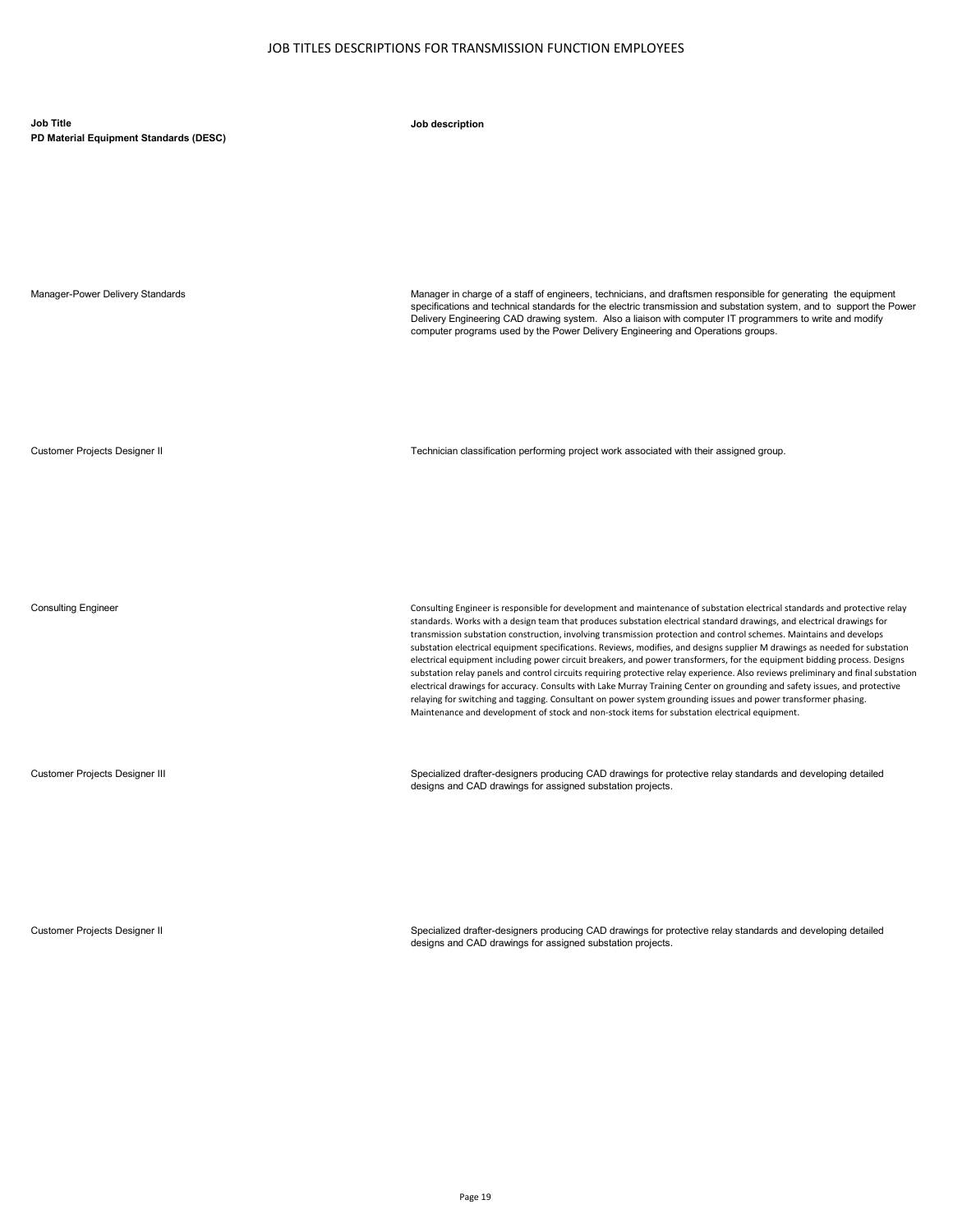**Job Title Job description**

Supervisor-Design & Documentation Supervisor in charge of a drafting services group that produce drawings which depict the physical and electrical substations.<br>arrangement of electrical substations.

Customer Designer II Specialized drafter-designers producing CAD drawings for protective relay standards and developing detailed designs and CAD drawings for assigned substation projects.

Senior Design Draftsman Draftsman classification performing project CAD drawings associated with their assigned group.

Design Draftsman Performing structural and electrical red-line markups on CAD drawings and limited project drafting.

**Transmission Engineering (DESC)**

Manager-Electric Transmission Line Engineering Manager in charge of a staff of engineers and technicians responsible for transmission line design.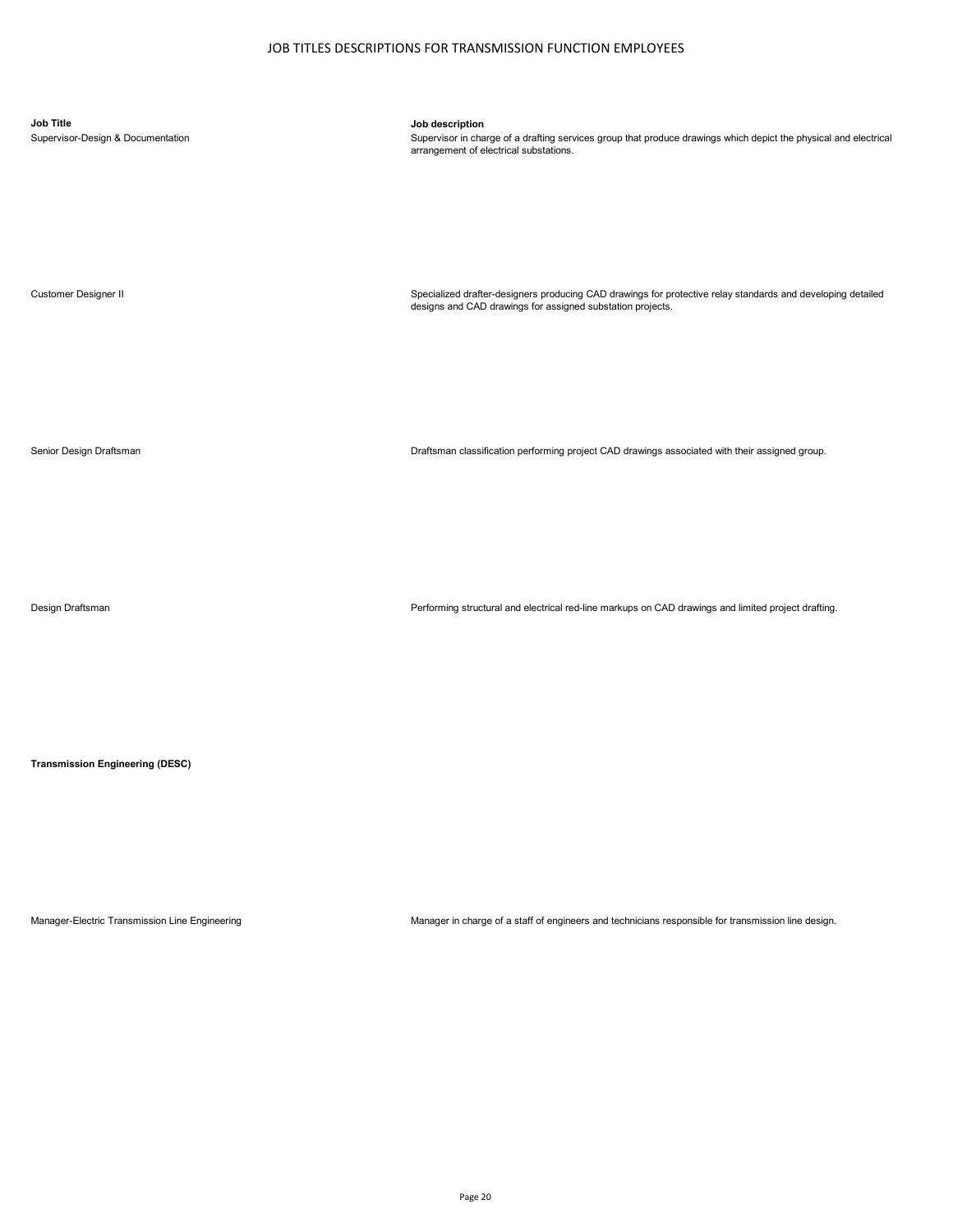| <b>Job Title</b><br>Engineer III | Job description<br>Engineer classification performing project work associated with their assigned group. |
|----------------------------------|----------------------------------------------------------------------------------------------------------|
| Engineer II                      | Engineer classification performing project work associated with their assigned group.                    |
| Engineer I                       | Engineer classification performing project work associated with their assigned group.                    |
| Customer Projects Designer II    | Technician classification performing project work associated with their assigned group.                  |
| Customer Projects Designer III   | Technical Classification performing project work associated with their assigned group.                   |

Consulting Engineer Technical Leader responsible for the routing, siting and permitting associated with their assigned group.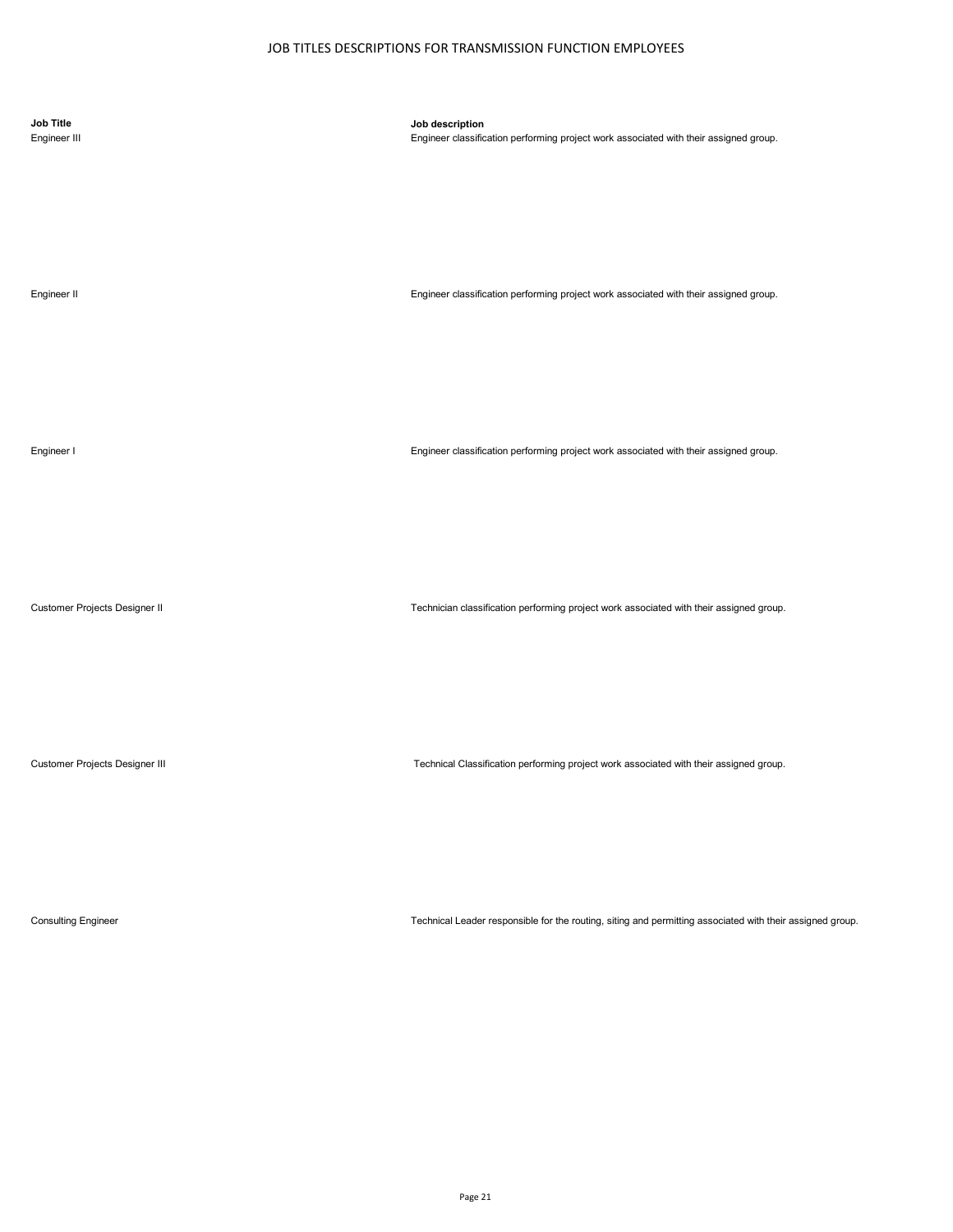**Job Title Job description**

Engineer devoted to the routing, siting, and permitting associated with their assigned group.

**Dominion Energy Virginia - Electric Transmission** 

Director, Electric Trans System Operations Center **Directs and manages all employees of the SOC** which is responsible for transmission system operations within the Dominion Energy Virginia footprint.

Manager Elec Trans SOC Operations Services Directs and manages employees responsible for providing technical support for the Transmission System Operations Center. Provides guidance and direction to the System Operator Training team. Responsible for operations compliance and development and maintenance of operations procedures and processes. Responsible for emergency preparedness, drills, operations experience, lessons learned, and corrective actions programs.

Transmission Strategic Projects Advisor Directs and manages employees responsible for providing technical support for the Transmission System Operations Center. Provides guidance and direction to the System Operator Training team. Responsible for operations compliance and development and maintenance of operations procedures and processes. Responsible for emergency preparedness, drills, operations experience, lessons learned, and corrective actions programs.

Manager, Elec Trans System Operations & Control excludion match Manages the real-time operation of the electric transmission system including transmission operations, coordination with PJM, neighboring utilities, wholesale Load Serving Entities, voltage management coordination with electric generators, and coordinating with the Power Delivery. Coordinates all planned outages in the Dominion Energy transmission grid. Issues all switching orders. Responsible for the management of recovery from unplanned events, such as transmission lockouts. Ensures compliance with all regulatory requirements and Standards.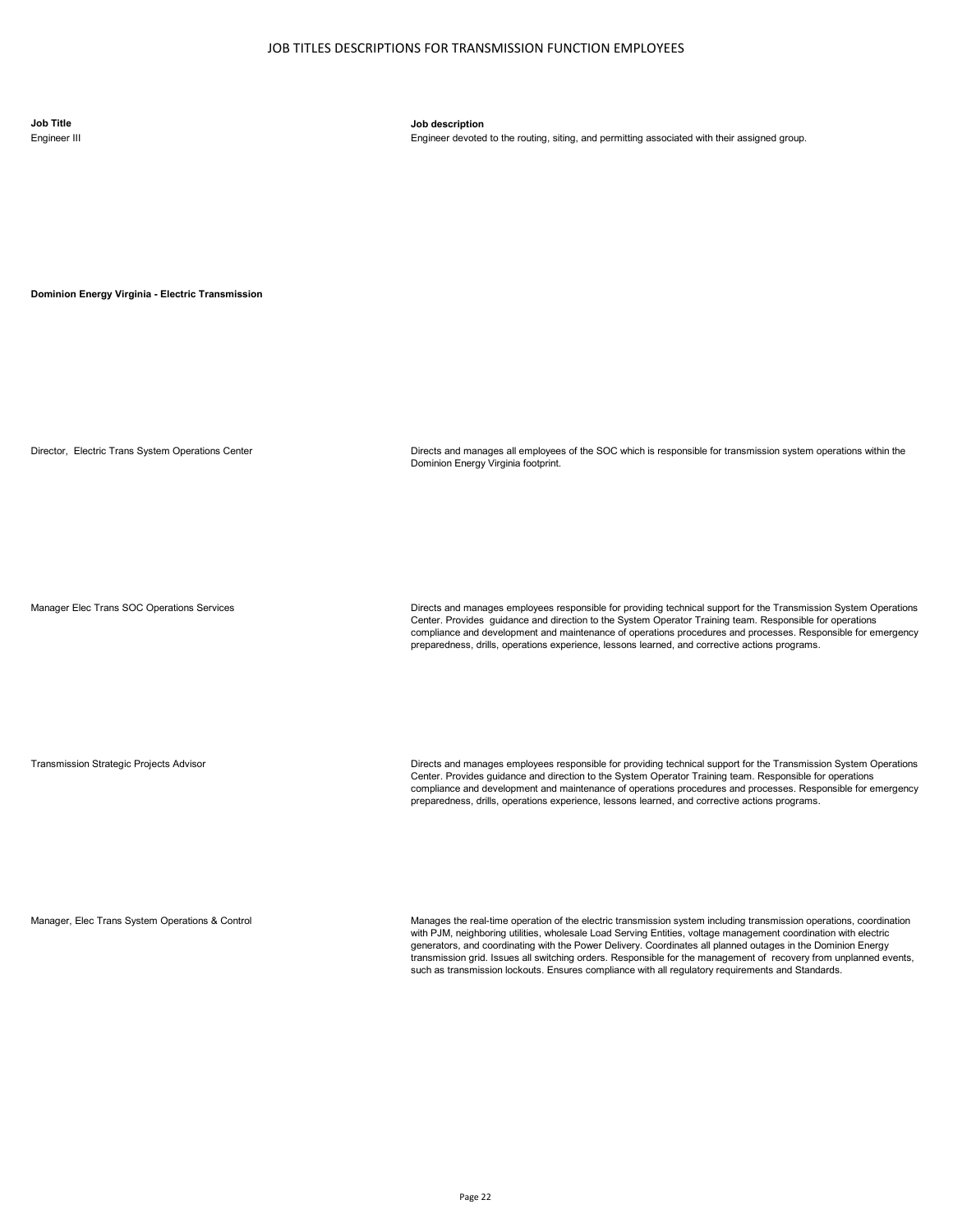| <b>Job Title</b><br>Manager Elec Trans SOC Operations Eng | Job description<br>Directs the operation and support of System Operation's Energy Management System which provides 24 hour/7<br>day/week real-time monitoring and control of the Company's electric transmission system.                                                                                                                                                                                                                                                                                                                                                                                                                                                                         |
|-----------------------------------------------------------|--------------------------------------------------------------------------------------------------------------------------------------------------------------------------------------------------------------------------------------------------------------------------------------------------------------------------------------------------------------------------------------------------------------------------------------------------------------------------------------------------------------------------------------------------------------------------------------------------------------------------------------------------------------------------------------------------|
| Manager Electric Trans System Oper Planning               | Oversees the engineering support required by the System Operations Center for real-time and Operational Planning.<br>Assists with the assessment, analysis, and recommendation of current and new projects to ensure scope is defined,<br>design basis and schedule are determined and maintained. Provides engineering support to Project Management for<br>outage scheduling, constructability issues, and overall project support. Studies all planned transmission outages,<br>manages and collaborates outage efforts with PJM and neighboring utilities. Provide adequate updates to all<br>departments of system conditions, contingency reports and overall outage schedule progression. |
| ET SOC Integration Support Specialist                     | Makes relay panel control changes and station layout changes to reference files and engineering control prints.<br>Recommends and distributes Energy Management System updates and revisions associated with Substation project<br>work. Works with control panel, protective relaying, alarm panel, communications, remote terminal unit, and primary<br>power equipment technical drawing activities. Reviews accuracy of engineering control and operating one-line<br>drawings. Develops new station protective relay reference files and manuals. Tracks substation projects. Assigns<br>new transmission line and substation operation numbers.                                            |
| <b>Engineering Technical Consultant</b>                   | Provides strong technical expertise and project leadership. Responsible for providing expert technical support,<br>direction and advice for the development of projects, programs and engineering products. Performs engineering<br>evaluations, calculations, analysis and design to support the requirements of the System Operations Center.<br>Develops and delivers training and operational simulations for the System Operations Center.                                                                                                                                                                                                                                                  |
| ET SOC Operations Services Consultant                     | Provides training, compliance, and procedural advice and support in operational, technical, simulation, compliance<br>and incident response areas of the control center. Specific duties include developing and standardizing operational,<br>training and compliance processes to operate the Bulk Electric System safely and reliably,                                                                                                                                                                                                                                                                                                                                                         |

Contractor, Electric Transmission Operations Supports the operations of the transmission power system to maintain a reliable energy supply and assists in ensuring the protective safety of personnel and equipment.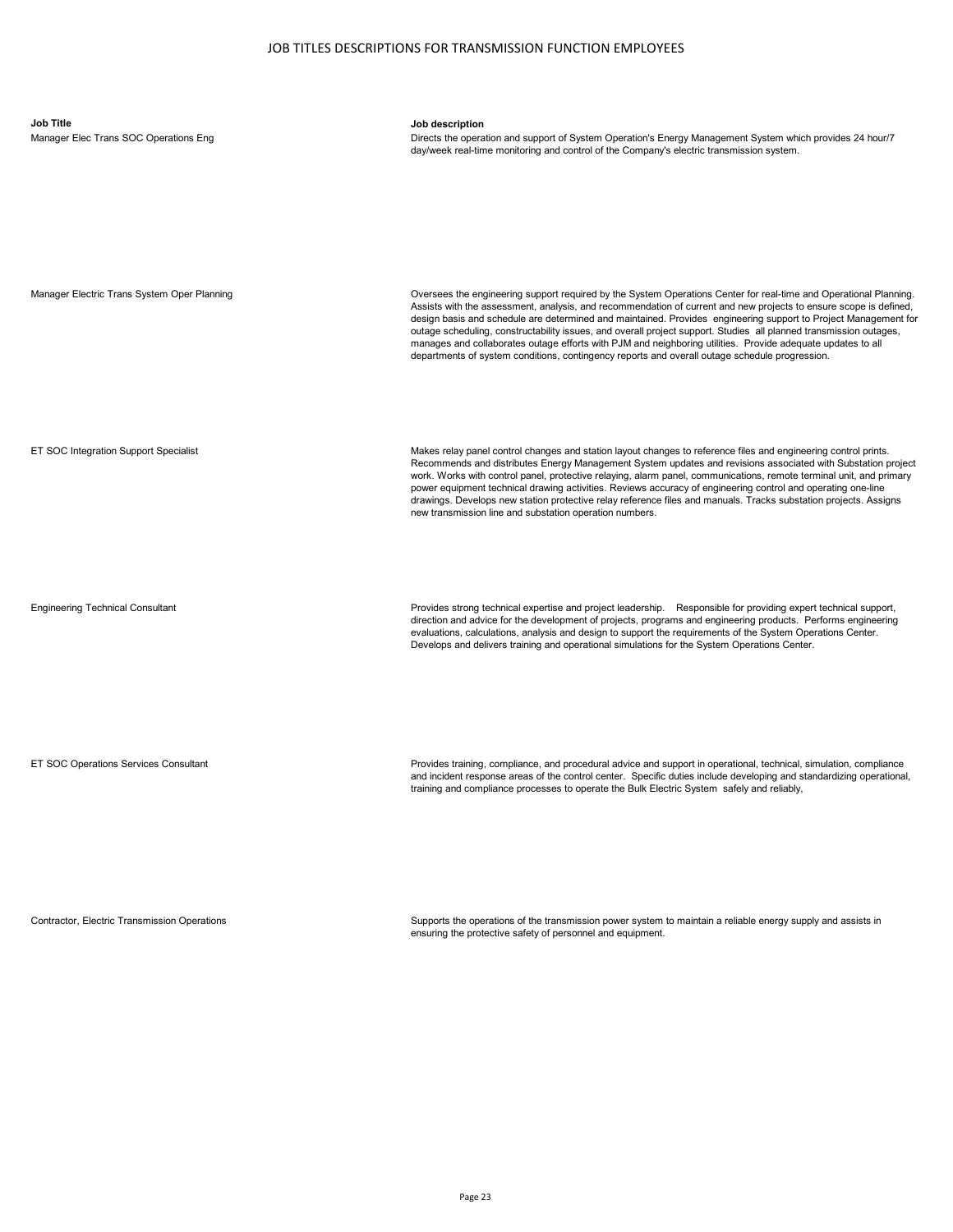**Job Title Job description**

Provides engineering support including engineering calculations, analysis, research and design.



Transmission System Operator Operates the transmission power system to maintain a reliable energy supply and protect the safety of personnel and equipment.

Senior Transmission System Operator **Responsible for taking real-time actions to maintain the reliability of the Bulk Electric System during normal and and** emergency conditions. Monitors and regulates the flow of power among interconnected entities. Prepares switching orders to isolate work areas and provide a safe zone of protection for field personnel and equipment. Remotely operates substation equipment to assist in voltage control and reactive power flow.